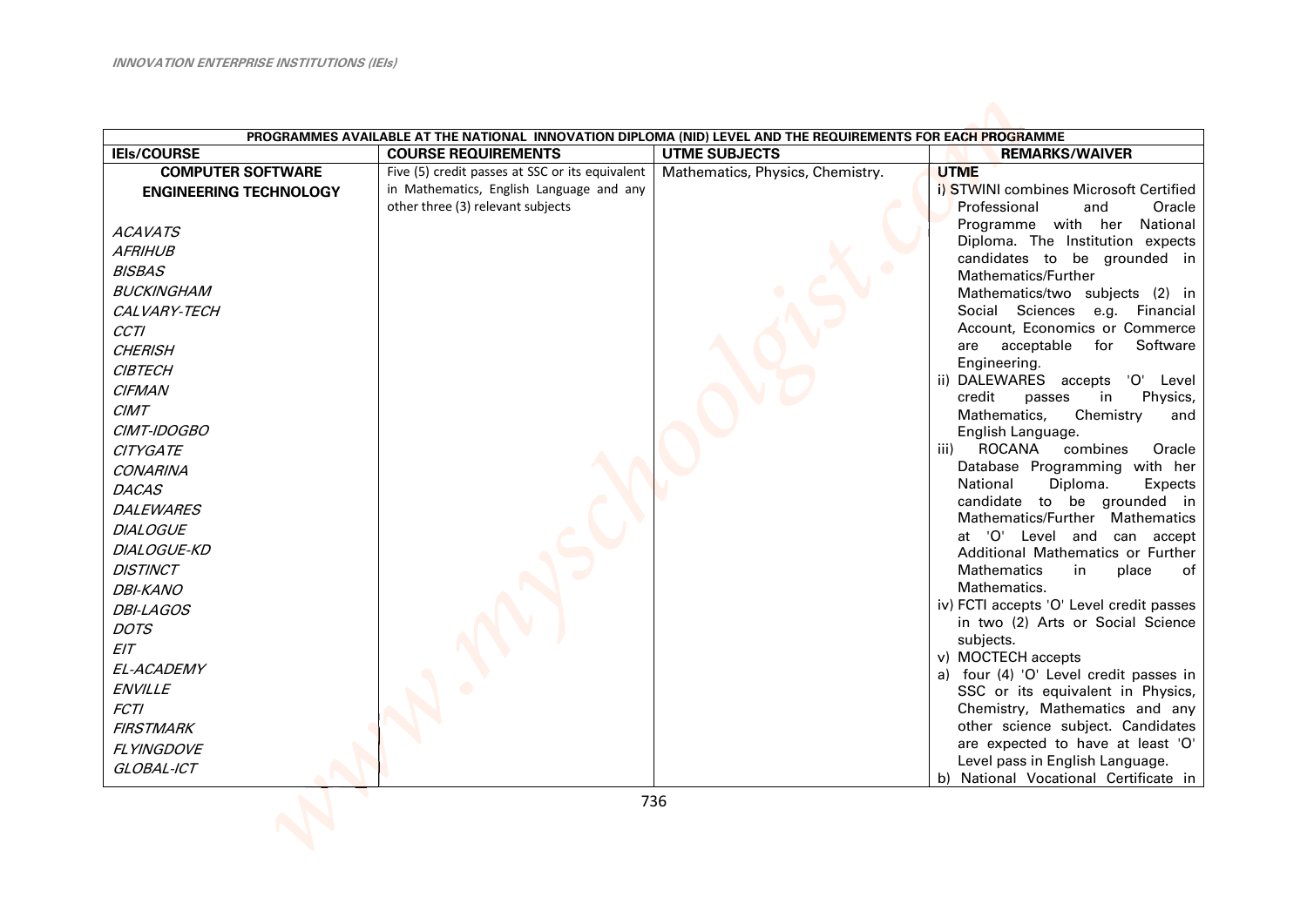| PROGRAMMES AVAILABLE AT THE NATIONAL INNOVATION DIPLOMA (NID) LEVEL AND THE REQUIREMENTS FOR EACH PROGRAMME                                                                                                                                                                                                                                                                                                                                                                   |                            |                      |                                                                                                                                                                                                                                                                                                                                                                                                                                                                                                                                                                                                                                                                                                                                                                                                                                                            |
|-------------------------------------------------------------------------------------------------------------------------------------------------------------------------------------------------------------------------------------------------------------------------------------------------------------------------------------------------------------------------------------------------------------------------------------------------------------------------------|----------------------------|----------------------|------------------------------------------------------------------------------------------------------------------------------------------------------------------------------------------------------------------------------------------------------------------------------------------------------------------------------------------------------------------------------------------------------------------------------------------------------------------------------------------------------------------------------------------------------------------------------------------------------------------------------------------------------------------------------------------------------------------------------------------------------------------------------------------------------------------------------------------------------------|
| <b>IEIs/COURSE</b>                                                                                                                                                                                                                                                                                                                                                                                                                                                            | <b>COURSE REQUIREMENTS</b> | <b>UTME SUBJECTS</b> | <b>REMARKS/WAIVER</b>                                                                                                                                                                                                                                                                                                                                                                                                                                                                                                                                                                                                                                                                                                                                                                                                                                      |
| GRACE<br><b>HIGHLAND</b><br><b>IBOM-IMT</b><br><b>ICCN</b><br><b>ICCT</b><br><b>IFOTECH</b><br>IICT<br>IIIT<br>IITK<br><b>IMAN</b><br><b>IMFI</b><br><b>IMPERIAL</b><br><b>IPETU-ICT</b><br><b>ITFMSTC</b><br><b>IVTEC</b><br><b>KSITM</b><br>karROX<br>LAGOS-CITY<br><b>LENS</b><br><b>LINCOLN</b><br>$L$ PII<br><b>MATAN-FADA</b><br><b>MAURID</b><br><b>MARVEL</b><br><b>MOCTECH</b><br><b>NAOWA</b><br><b>NCWD</b><br><b>NIEI</b><br>N I/T<br>NIIT-FESTAC<br>NIIT-IKORODU |                            |                      | Computer<br><b>Studies</b><br>from<br>an<br>Vocational Enterprise<br>approved<br>Institution.<br>vi) ZIBEH<br>Accepts<br>pass<br><sub>in</sub><br>Chemistry/Physics and any of<br>Geography/Biology/Agricultural<br>Science/Basic<br>Electricity/Digital<br>Electronics.<br>vii) SOUTH-EASTERN accepts Three<br>Credits Including Mathematics,<br>English Language & Physics and<br>any Other Subjects.<br><b>UTME SUBJECTS</b><br>i. KSITM accepts any three (3)<br>subjects.<br>ii) MOCTECH accepts Mathematics,<br>Physics and Chemistry.<br>STWINI requires Mathematics,<br>iii)<br>Physics and any other subject.<br>SOUTH-EASTERN<br>requires<br>liv)<br>Mathematics, English Language,<br>Physics or Radio, Television &<br>Electronic<br>Works,<br>Chemistry,<br>Science,<br>Computer<br>Agricultural<br>Studies or ICT, Geography and<br>Biology. |
|                                                                                                                                                                                                                                                                                                                                                                                                                                                                               |                            | 737                  |                                                                                                                                                                                                                                                                                                                                                                                                                                                                                                                                                                                                                                                                                                                                                                                                                                                            |
|                                                                                                                                                                                                                                                                                                                                                                                                                                                                               |                            |                      |                                                                                                                                                                                                                                                                                                                                                                                                                                                                                                                                                                                                                                                                                                                                                                                                                                                            |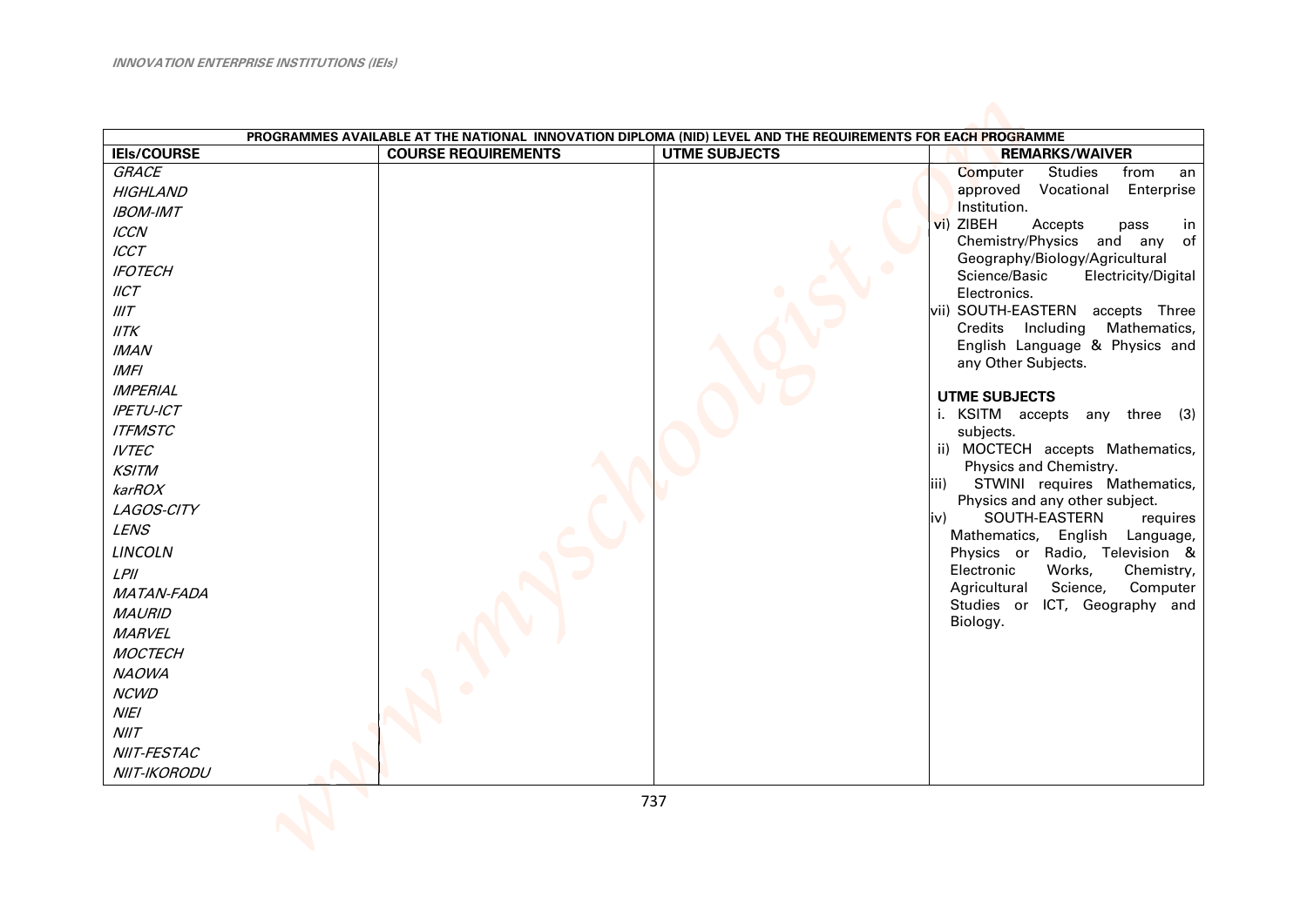| PROGRAMMES AVAILABLE AT THE NATIONAL INNOVATION DIPLOMA (NID) LEVEL AND THE REQUIREMENTS FOR EACH PROGRAMME |                            |                      |                       |  |
|-------------------------------------------------------------------------------------------------------------|----------------------------|----------------------|-----------------------|--|
| <b>IEIs/COURSE</b>                                                                                          | <b>COURSE REQUIREMENTS</b> | <b>UTME SUBJECTS</b> | <b>REMARKS/WAIVER</b> |  |
| <b>NIIT-OFFA</b>                                                                                            |                            |                      |                       |  |
| NIIT-OTA                                                                                                    |                            |                      |                       |  |
| <b>KUNOCH</b>                                                                                               |                            |                      |                       |  |
| NIIT-SURULERE                                                                                               |                            |                      |                       |  |
| NIIT-UYO                                                                                                    |                            |                      |                       |  |
| NIG-KOREA                                                                                                   |                            |                      |                       |  |
| <b>NSPIRE</b>                                                                                               |                            |                      |                       |  |
| <b>OLUAKA</b>                                                                                               |                            |                      |                       |  |
| ONIT                                                                                                        |                            |                      |                       |  |
| <b>OSENI</b>                                                                                                |                            |                      |                       |  |
| PAN                                                                                                         |                            |                      |                       |  |
| <b>PRIME</b>                                                                                                |                            |                      |                       |  |
| <b>ROCANA</b>                                                                                               |                            |                      |                       |  |
| ROLOF                                                                                                       |                            |                      |                       |  |
| <b>SOFTQUEST</b>                                                                                            |                            |                      |                       |  |
| <b>STWINI</b>                                                                                               |                            |                      |                       |  |
| SOUTH-EASTERN                                                                                               |                            |                      |                       |  |
| SOUTHERN-NIG                                                                                                |                            |                      |                       |  |
| <b>SOTERIA</b>                                                                                              |                            |                      |                       |  |
| <b>TASHIBA</b>                                                                                              |                            |                      |                       |  |
| <b>TOTAL</b>                                                                                                |                            |                      |                       |  |
| <b>TOWER</b>                                                                                                |                            |                      |                       |  |
| UA CST                                                                                                      |                            |                      |                       |  |
| <b>UNITECH</b>                                                                                              |                            |                      |                       |  |
| <b>UNIVAL</b>                                                                                               |                            |                      |                       |  |
| YESMADEC                                                                                                    |                            |                      |                       |  |
|                                                                                                             |                            |                      |                       |  |
| <b>ZIBEH</b>                                                                                                |                            |                      |                       |  |
|                                                                                                             |                            |                      |                       |  |
|                                                                                                             |                            |                      |                       |  |
|                                                                                                             |                            |                      |                       |  |
|                                                                                                             |                            |                      |                       |  |
|                                                                                                             |                            | 738                  |                       |  |
|                                                                                                             |                            |                      |                       |  |
|                                                                                                             |                            |                      |                       |  |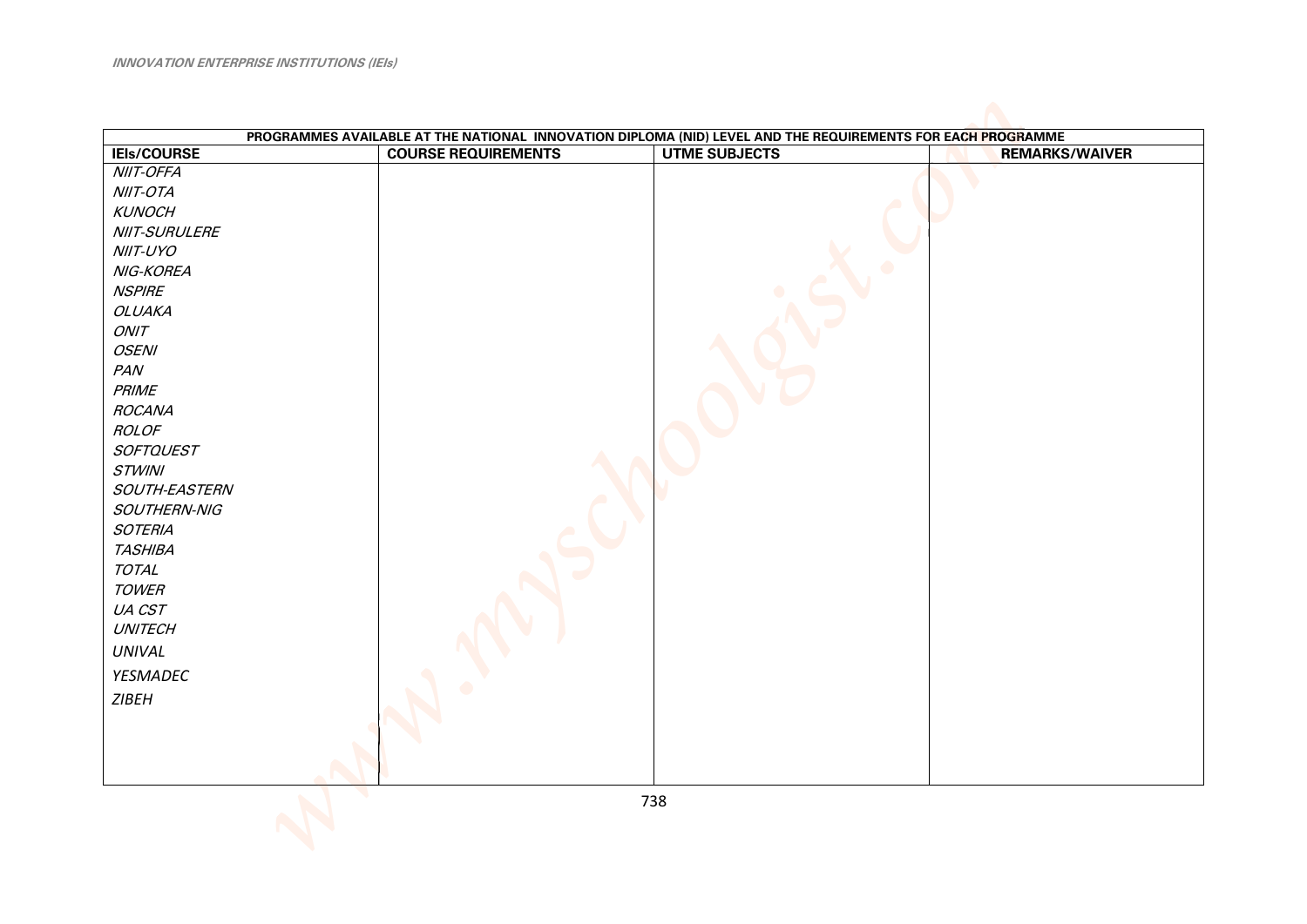| PROGRAMMES AVAILABLE AT THE NATIONAL INNOVATION DIPLOMA (NID) LEVEL AND THE REQUIREMENTS FOR EACH PROGRAMME                                                                                                                                                                                                                                                                                                                                                                                                          |                                                                                                                                     |                                  |                                                                                                                                                                                                                                                                                                                                                                                                                                                                                                                                                                                                                                                                                                                                                                                                                                                                                                                                                                                                                                                                                                                                                              |
|----------------------------------------------------------------------------------------------------------------------------------------------------------------------------------------------------------------------------------------------------------------------------------------------------------------------------------------------------------------------------------------------------------------------------------------------------------------------------------------------------------------------|-------------------------------------------------------------------------------------------------------------------------------------|----------------------------------|--------------------------------------------------------------------------------------------------------------------------------------------------------------------------------------------------------------------------------------------------------------------------------------------------------------------------------------------------------------------------------------------------------------------------------------------------------------------------------------------------------------------------------------------------------------------------------------------------------------------------------------------------------------------------------------------------------------------------------------------------------------------------------------------------------------------------------------------------------------------------------------------------------------------------------------------------------------------------------------------------------------------------------------------------------------------------------------------------------------------------------------------------------------|
| <b>IEIs/COURSE</b>                                                                                                                                                                                                                                                                                                                                                                                                                                                                                                   | <b>COURSE REQUIREMENTS</b>                                                                                                          | <b>UTME SUBJECTS</b>             | <b>REMARKS/WAIVER</b>                                                                                                                                                                                                                                                                                                                                                                                                                                                                                                                                                                                                                                                                                                                                                                                                                                                                                                                                                                                                                                                                                                                                        |
|                                                                                                                                                                                                                                                                                                                                                                                                                                                                                                                      |                                                                                                                                     |                                  |                                                                                                                                                                                                                                                                                                                                                                                                                                                                                                                                                                                                                                                                                                                                                                                                                                                                                                                                                                                                                                                                                                                                                              |
| <b>COMPUTER HARDWARE</b><br><b>ENGINEERING TECHNOLOGY</b><br><b>BISBAS</b><br><b>BUCKINGHAM</b><br><b>CAFITECH</b><br>CALVARY-TECH<br><b>CCTI</b><br><b>CIFMAN</b><br><b>CIMT</b><br><b>CITYGATE</b><br><b>CONARINA</b><br><b>DACAS</b><br><b>DALEWARES</b><br><b>DIALOGUE</b><br>DIALOGUE-KD<br><b>DBI-KANO</b><br><b>DBI-LAGOS</b><br><b>DOTS</b><br>ECWA-ICS<br>EIT<br>EKO-CMT<br><b>FCTI</b><br><b>FIRSTMARK</b><br>FLYINGDOVE<br><b>GIPI</b><br>GLOBAL-ICT<br><b>HIGHLAND</b><br><b>IBOM-IMT</b><br><b>ICCN</b> | Five (5) credit passes at SSC or its<br>equivalent in Mathematics, English<br>Language and any other three (3)<br>relevant subjects | Mathematics, Physics, Chemistry. | <b>UTME</b><br>i) STWINI combines Cisco Networking<br>Associate Programmes with her<br>Institution<br>expects<br>NID.<br>The<br>candidate to be grounded in<br>Mathematics/Further Mathematics<br>at 'O' Level.<br>ii) LPII accepts Agricultural Science/<br>Geology/Biology may be accepted<br>for Chemistry and Additional<br><b>Mathematics</b><br>place<br>in<br>of<br>Mathematics.<br>iii) DALEWARES combines courses in<br>Electrical/Electronic<br>Engineering<br>curriculum with her NID. Therefore<br>graduate students are advised and<br>further given the opportunity to<br>choose<br>Electrical<br>/Electronic<br>Engineering courses for their direct<br>entry, or to HND admission<br>programmes.<br>iv) MOCTECH accepts<br>a) four (4) 'O' Level credit passes at<br>SSC or its equivalent in Physics,<br>Chemistry, Mathematics and any<br>other science subject. Candidates<br>are expected to have at least 'O'<br>Level pass in English Language.<br>b) National Vocational Certificate in<br>Computer<br><b>Studies</b><br>from<br>an<br>approved<br>Vocational<br>Enterprise<br>Institution.<br>ZIBEH<br>$\mathsf{v}$<br>Accepts<br>in |
|                                                                                                                                                                                                                                                                                                                                                                                                                                                                                                                      |                                                                                                                                     |                                  | pass                                                                                                                                                                                                                                                                                                                                                                                                                                                                                                                                                                                                                                                                                                                                                                                                                                                                                                                                                                                                                                                                                                                                                         |
|                                                                                                                                                                                                                                                                                                                                                                                                                                                                                                                      |                                                                                                                                     | 739                              |                                                                                                                                                                                                                                                                                                                                                                                                                                                                                                                                                                                                                                                                                                                                                                                                                                                                                                                                                                                                                                                                                                                                                              |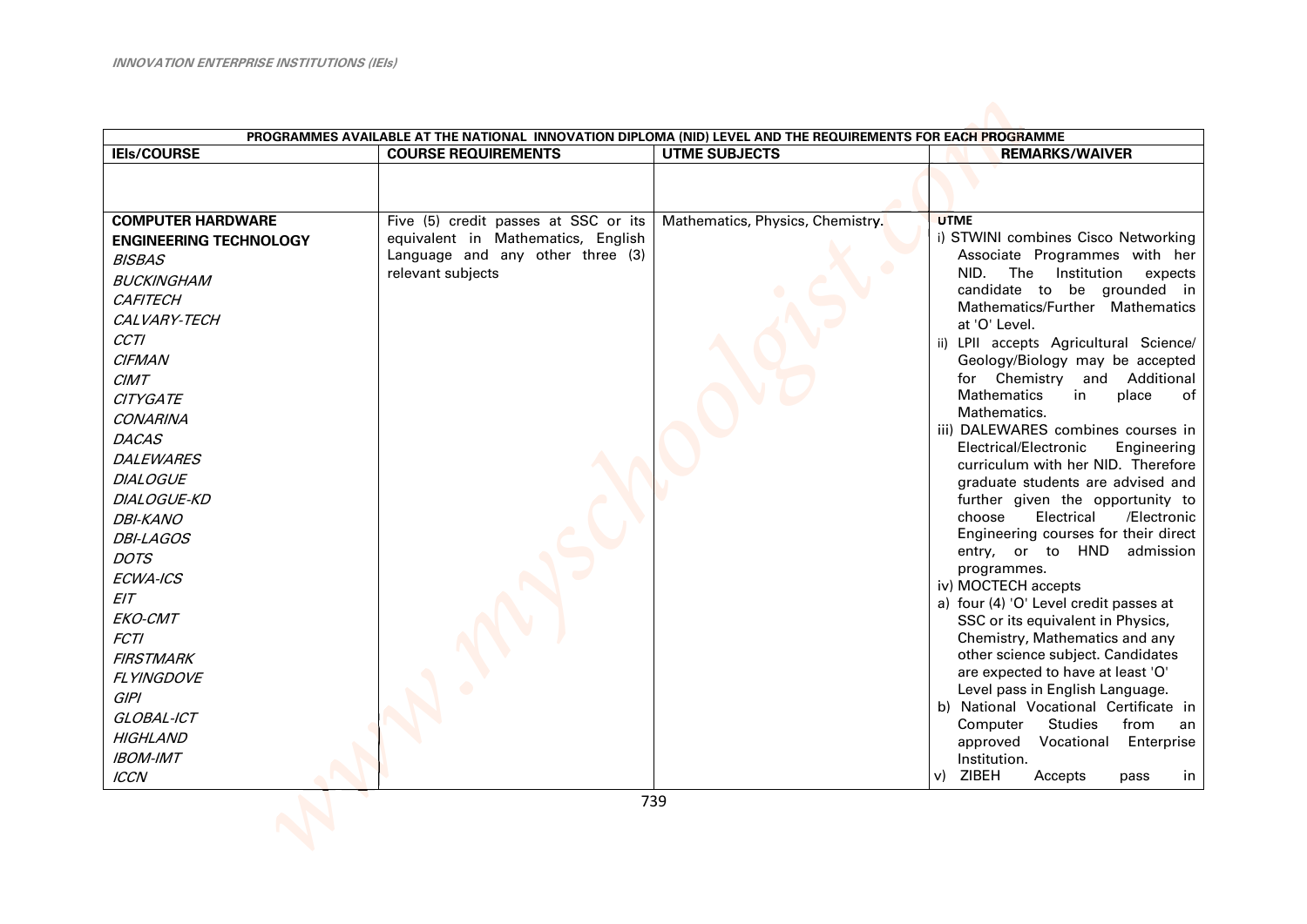| PROGRAMMES AVAILABLE AT THE NATIONAL INNOVATION DIPLOMA (NID) LEVEL AND THE REQUIREMENTS FOR EACH PROGRAMME                                                                                                                                                                                                                                                                                                                               |                            |                      |                                                                                                                                                                                                                                                                                                                                                                                                                                                                                                                                                     |  |
|-------------------------------------------------------------------------------------------------------------------------------------------------------------------------------------------------------------------------------------------------------------------------------------------------------------------------------------------------------------------------------------------------------------------------------------------|----------------------------|----------------------|-----------------------------------------------------------------------------------------------------------------------------------------------------------------------------------------------------------------------------------------------------------------------------------------------------------------------------------------------------------------------------------------------------------------------------------------------------------------------------------------------------------------------------------------------------|--|
| <b>IEIs/COURSE</b>                                                                                                                                                                                                                                                                                                                                                                                                                        | <b>COURSE REQUIREMENTS</b> | <b>UTME SUBJECTS</b> | <b>REMARKS/WAIVER</b>                                                                                                                                                                                                                                                                                                                                                                                                                                                                                                                               |  |
| <b>IFOTECH</b><br>IICT<br>IITK<br><b>ITFMSTC</b><br><b>IMFI</b><br>M.S<br><b>IVTEC</b><br><b>KarROX</b><br>LAGOS-CITY<br><b>LENS</b><br>LIVING-SPRING<br>$L$ $P$ //<br><b>YHIAS</b><br>MATAN-FADA<br><b>MAURID</b><br><b>MARVEL</b><br>MIT<br>MITI<br><b>MOCTECH</b><br><b>NBCT</b><br><b>NAOWA</b><br><b>NCWD</b><br>N I/T<br>NIIT-IKORODU<br><b>KUNOCH</b><br>NIIT-UYO<br><b>NSPIRE</b><br><b>OLUAKA</b><br>ONIT<br>PAN<br><b>PRIME</b> |                            |                      | Chemistry/Physics and any of<br>Geography/Biology/Agricultural<br>Science/Basic<br>Electricity/Digital<br>Electronics.<br>SOUTH-EASTERN Accepts Three<br>vi)<br>Credits including Mathematics,<br>English Language, Physics and any<br>other subject.<br><b>UTME SUBJECTS</b><br>i) MOCTECH requires Mathematics,<br>Physics and Chemistry.<br>ii) SOUTH-EASTERN<br>requires<br>Mathematics, Computer Studies or<br>ICT Studies, Physics or Radio,<br>Television or Electronic Works,<br>Chemistry and Technical Drawing &<br>Agricultural Science. |  |
|                                                                                                                                                                                                                                                                                                                                                                                                                                           |                            | 740                  |                                                                                                                                                                                                                                                                                                                                                                                                                                                                                                                                                     |  |
|                                                                                                                                                                                                                                                                                                                                                                                                                                           |                            |                      |                                                                                                                                                                                                                                                                                                                                                                                                                                                                                                                                                     |  |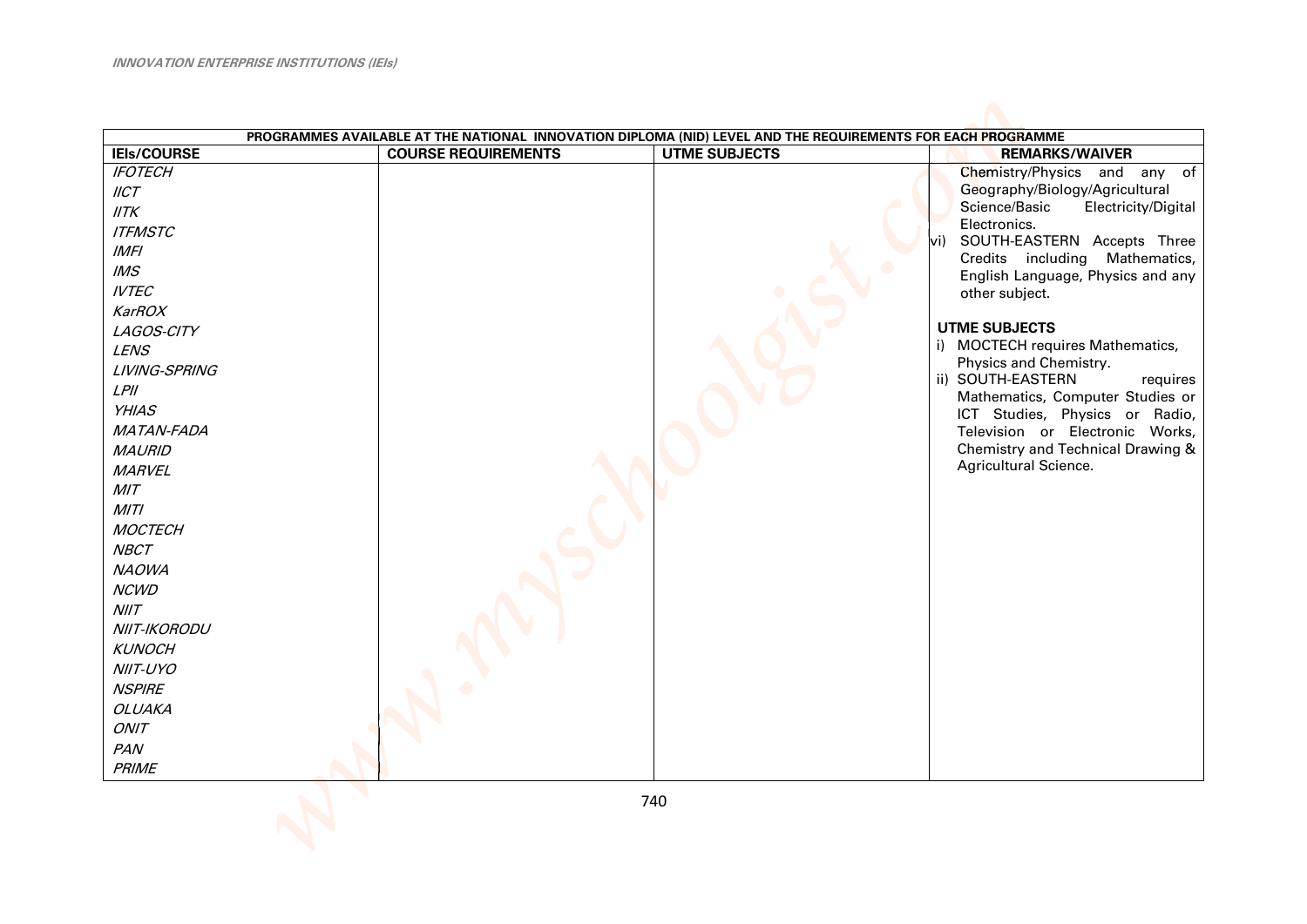| PROGRAMMES AVAILABLE AT THE NATIONAL INNOVATION DIPLOMA (NID) LEVEL AND THE REQUIREMENTS FOR EACH PROGRAMME |                                      |                                  |                       |  |
|-------------------------------------------------------------------------------------------------------------|--------------------------------------|----------------------------------|-----------------------|--|
| <b>IEIs/COURSE</b>                                                                                          | <b>COURSE REQUIREMENTS</b>           | <b>UTME SUBJECTS</b>             | <b>REMARKS/WAIVER</b> |  |
| <b>ROCANA</b>                                                                                               |                                      |                                  |                       |  |
| <b>ROLOF</b>                                                                                                |                                      |                                  |                       |  |
| <b>SOFTQUEST</b>                                                                                            |                                      |                                  |                       |  |
| <b>STWINI</b>                                                                                               |                                      |                                  |                       |  |
| SOUTH-EASTERN                                                                                               |                                      |                                  |                       |  |
| SOUTHERN-NIG                                                                                                |                                      |                                  |                       |  |
| <b>TASHIBA</b>                                                                                              |                                      |                                  |                       |  |
| <b>TOWER</b>                                                                                                |                                      |                                  |                       |  |
| UA CST                                                                                                      |                                      |                                  |                       |  |
| <b>UNITECH</b>                                                                                              |                                      |                                  |                       |  |
| UNIVAL                                                                                                      |                                      |                                  |                       |  |
| <b>ZIBEH</b>                                                                                                |                                      |                                  |                       |  |
|                                                                                                             |                                      |                                  |                       |  |
|                                                                                                             |                                      |                                  |                       |  |
|                                                                                                             |                                      |                                  |                       |  |
|                                                                                                             |                                      |                                  |                       |  |
| <b>ELECTRICAL/ELECTRONICS</b>                                                                               | Five (5) credit passes at SSC or its | Mathematics, Physics, Chemistry. |                       |  |
| <b>ENGINEERING TECHNOLOGY</b>                                                                               | equivalent in Mathematics, English   |                                  |                       |  |
| <b>AFEMEMS</b>                                                                                              | Language and any other three (3)     |                                  |                       |  |
| <b>ITFMSTC</b>                                                                                              | relevant subjects.                   |                                  |                       |  |
| <b>IVTEC</b>                                                                                                |                                      |                                  |                       |  |
|                                                                                                             |                                      |                                  |                       |  |
| <b>MAURID</b>                                                                                               |                                      |                                  |                       |  |
| MITI                                                                                                        |                                      |                                  |                       |  |
| <b>MOCTECH</b>                                                                                              |                                      |                                  |                       |  |
| NIG-KOREA                                                                                                   |                                      |                                  |                       |  |
|                                                                                                             |                                      |                                  |                       |  |
| <b>ELECTRICAL ENGINEERING</b>                                                                               |                                      |                                  |                       |  |
| NITT                                                                                                        |                                      |                                  |                       |  |
|                                                                                                             |                                      |                                  |                       |  |
| <b>SOLAR ENERGY TECHNOLOGY</b>                                                                              |                                      |                                  |                       |  |
| <b>ASREA</b>                                                                                                |                                      |                                  |                       |  |
|                                                                                                             |                                      | 741                              |                       |  |
|                                                                                                             |                                      |                                  |                       |  |
|                                                                                                             |                                      |                                  |                       |  |
|                                                                                                             |                                      |                                  |                       |  |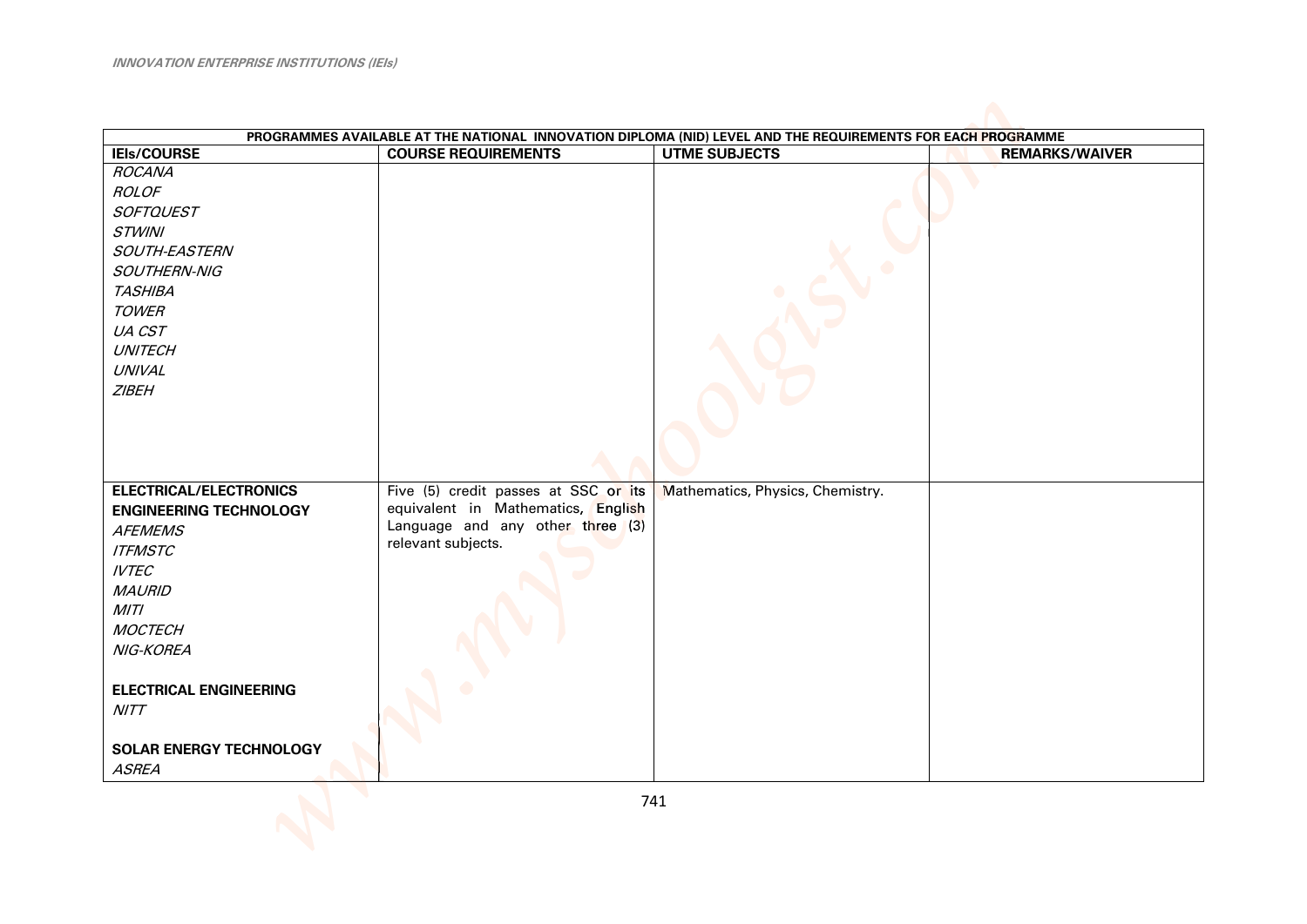| PROGRAMMES AVAILABLE AT THE NATIONAL INNOVATION DIPLOMA (NID) LEVEL AND THE REQUIREMENTS FOR EACH PROGRAMME                                                                                                                                                                      |                                                                                                                                                                                                                                    |                                     |                                                                                                                                                                                                                                                                                                                                                                                                                                                                                                                                                      |  |
|----------------------------------------------------------------------------------------------------------------------------------------------------------------------------------------------------------------------------------------------------------------------------------|------------------------------------------------------------------------------------------------------------------------------------------------------------------------------------------------------------------------------------|-------------------------------------|------------------------------------------------------------------------------------------------------------------------------------------------------------------------------------------------------------------------------------------------------------------------------------------------------------------------------------------------------------------------------------------------------------------------------------------------------------------------------------------------------------------------------------------------------|--|
| <b>IEIs/COURSE</b>                                                                                                                                                                                                                                                               | <b>COURSE REQUIREMENTS</b>                                                                                                                                                                                                         | <b>UTME SUBJECTS</b>                | <b>REMARKS/WAIVER</b>                                                                                                                                                                                                                                                                                                                                                                                                                                                                                                                                |  |
| <b>MECHATRONICS AND AUTOMATION</b><br><b>TECHNOLOGY</b><br><b>ITFMSTC</b>                                                                                                                                                                                                        | (5)<br>SSC credit passes<br>Five<br>in<br>Mathematics, Physics and Chemistry<br>and any two (2) subjects from                                                                                                                      | Mathematics, Chemistry and Physics. |                                                                                                                                                                                                                                                                                                                                                                                                                                                                                                                                                      |  |
| <b>AUTOMOTIVE MECHATRONICS</b><br><b>TECHNOLOGY</b><br><b>AFEMEMS</b><br><b>NITT</b><br>PAN                                                                                                                                                                                      | <b>Biology/Agricultural Science</b><br>Technical Drawing,<br>Basic Electronics/Basic Electricity,<br>Auto Mechanics,<br>Metal Work,<br>Woodwork,<br>Further Mathematics,<br>English Language,<br>Geography,<br>Economics/Commerce. |                                     |                                                                                                                                                                                                                                                                                                                                                                                                                                                                                                                                                      |  |
| <b>NETWORKING AND SYSTEM</b><br><b>SECURITY</b><br><b>AFRIHUB</b><br><b>BISBAS</b><br><b>BUCKINGHAM</b><br><b>CCTI</b><br><b>CIBTECH</b><br><b>CIFMAN</b><br>CIMT<br><b>CITYGATE</b><br><b>CONARINA</b><br><b>DALEWARES</b><br><b>DIALOGUE</b><br>DIALOGUE-KD<br><b>DBI-KANO</b> | Five (5) credit passes at SSC or its<br>equivalent, in Mathematics, English<br>Language and any other three $(3)$<br>relevant subjects.                                                                                            | Mathematics, Physics, Chemistry.    | <b>UTME</b><br>DALEWARES considers a pass in<br>i)<br>Physics or Chemistry at 'O' Level.<br>FCTI accepts credit passes in two<br>ii)<br>(2) Arts or Social Science subjects.<br><b>ZIBEH</b><br>iii)<br>accepts<br>pass<br>in<br>Chemistry/Physics and any of<br>Geography/Biology/Agricultural<br>Science/Basic<br>Electricity/Digital<br>Electronics.<br>SOUTH-EASTERN accepts Three<br>iv)<br>Credits Including Mathematics,<br>English Language & Physics and<br>any Other Subject.<br><b>UTME SUBJECTS</b><br>KSITM accepts any three (3)<br>i) |  |
|                                                                                                                                                                                                                                                                                  |                                                                                                                                                                                                                                    | 742                                 |                                                                                                                                                                                                                                                                                                                                                                                                                                                                                                                                                      |  |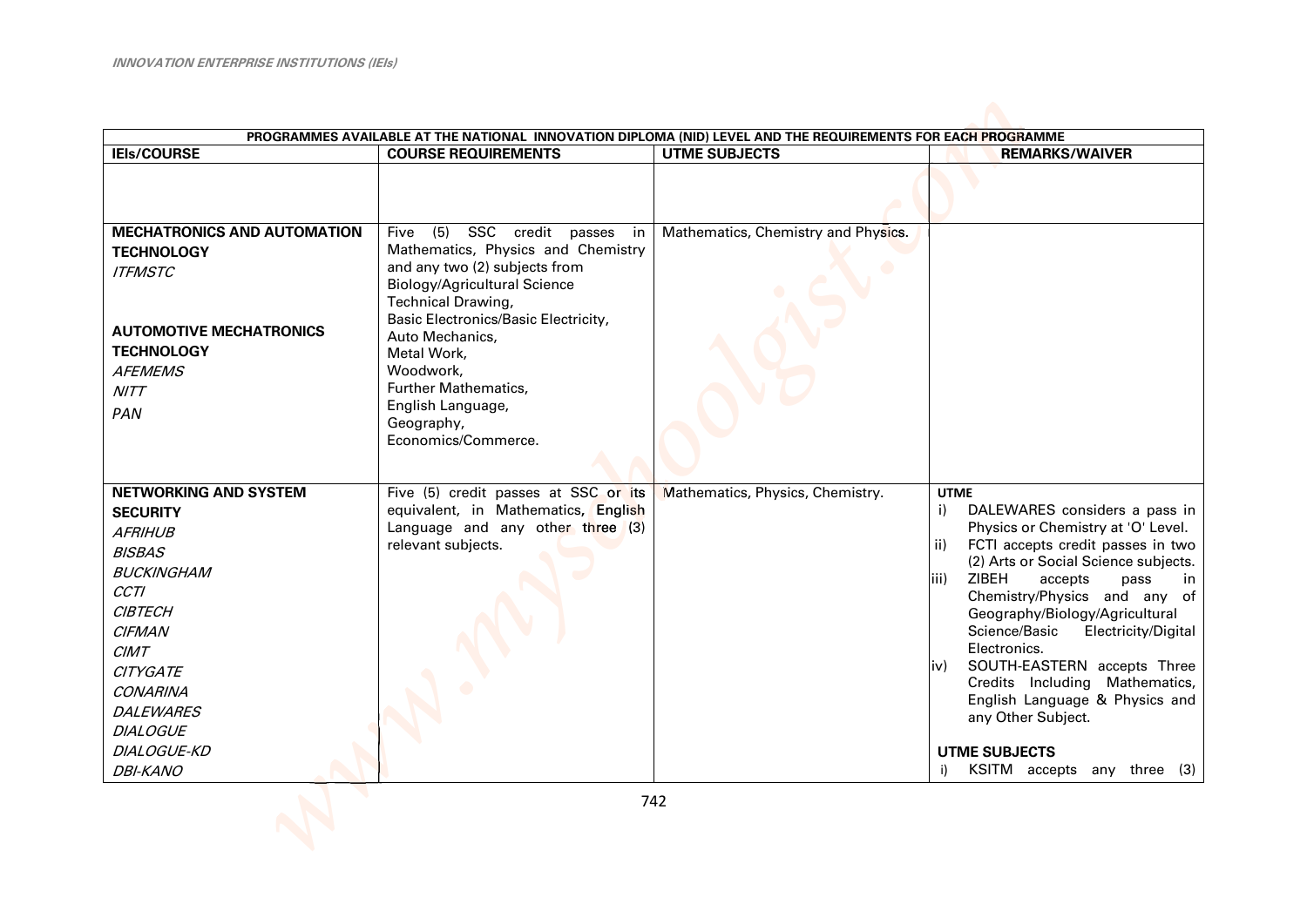|                    | PROGRAMMES AVAILABLE AT THE NATIONAL INNOVATION DIPLOMA (NID) LEVEL AND THE REQUIREMENTS FOR EACH PROGRAMME |                      |                                                                    |
|--------------------|-------------------------------------------------------------------------------------------------------------|----------------------|--------------------------------------------------------------------|
| <b>IEIs/COURSE</b> | <b>COURSE REQUIREMENTS</b>                                                                                  | <b>UTME SUBJECTS</b> | <b>REMARKS/WAIVER</b>                                              |
| <b>DBI-LAGOS</b>   |                                                                                                             |                      | subjects.                                                          |
| EIT                |                                                                                                             |                      | ZIBEH accepts any three Subjects.<br>$\overline{ii}$               |
| EL-ACADEMY         |                                                                                                             |                      | SOUTH-EASTERN<br>iii)<br>requires                                  |
| FCTI               |                                                                                                             |                      | English Language, Mathematics,<br>Computer Studies or ICT, Physics |
| <b>FIRSTMARK</b>   |                                                                                                             |                      | or Electronic Works, Chemistry,                                    |
| FLYINGDOVE         |                                                                                                             |                      | Biology,<br>Geography<br>&                                         |
| GIPI               |                                                                                                             |                      | Agricultural Science.                                              |
| GLOBAL-ICT         |                                                                                                             |                      |                                                                    |
| <b>HIGHLAND</b>    |                                                                                                             |                      |                                                                    |
| <b>IBOM-IMT</b>    |                                                                                                             |                      |                                                                    |
| $\textit{ICCN}$    |                                                                                                             |                      |                                                                    |
| <b>IFOTECH</b>     |                                                                                                             |                      |                                                                    |
| IITK               |                                                                                                             |                      |                                                                    |
| <b>IMAN</b>        |                                                                                                             |                      |                                                                    |
| IMFI               |                                                                                                             |                      |                                                                    |
| <b>IMPERIAL</b>    |                                                                                                             |                      |                                                                    |
| <b>ITFMSTC</b>     |                                                                                                             |                      |                                                                    |
| <b>IVTEC</b>       |                                                                                                             |                      |                                                                    |
| <b>KSITM</b>       |                                                                                                             |                      |                                                                    |
| KarROX             |                                                                                                             |                      |                                                                    |
| <b>LENS</b>        |                                                                                                             |                      |                                                                    |
| LIVING-SPRING      |                                                                                                             |                      |                                                                    |
| $L$ $P$ //         |                                                                                                             |                      |                                                                    |
| <b>YHIAS</b>       |                                                                                                             |                      |                                                                    |
| <b>MARIO</b>       |                                                                                                             |                      |                                                                    |
| <b>MARVEL</b>      |                                                                                                             |                      |                                                                    |
| MATAN-FADA         |                                                                                                             |                      |                                                                    |
| <b>NAOWA</b>       |                                                                                                             |                      |                                                                    |
| N I/T              |                                                                                                             |                      |                                                                    |
| NIIT-FESTAC        |                                                                                                             |                      |                                                                    |
| NIIT-IKORODU       |                                                                                                             |                      |                                                                    |
|                    |                                                                                                             |                      |                                                                    |
|                    |                                                                                                             | 743                  |                                                                    |
|                    |                                                                                                             |                      |                                                                    |
|                    |                                                                                                             |                      |                                                                    |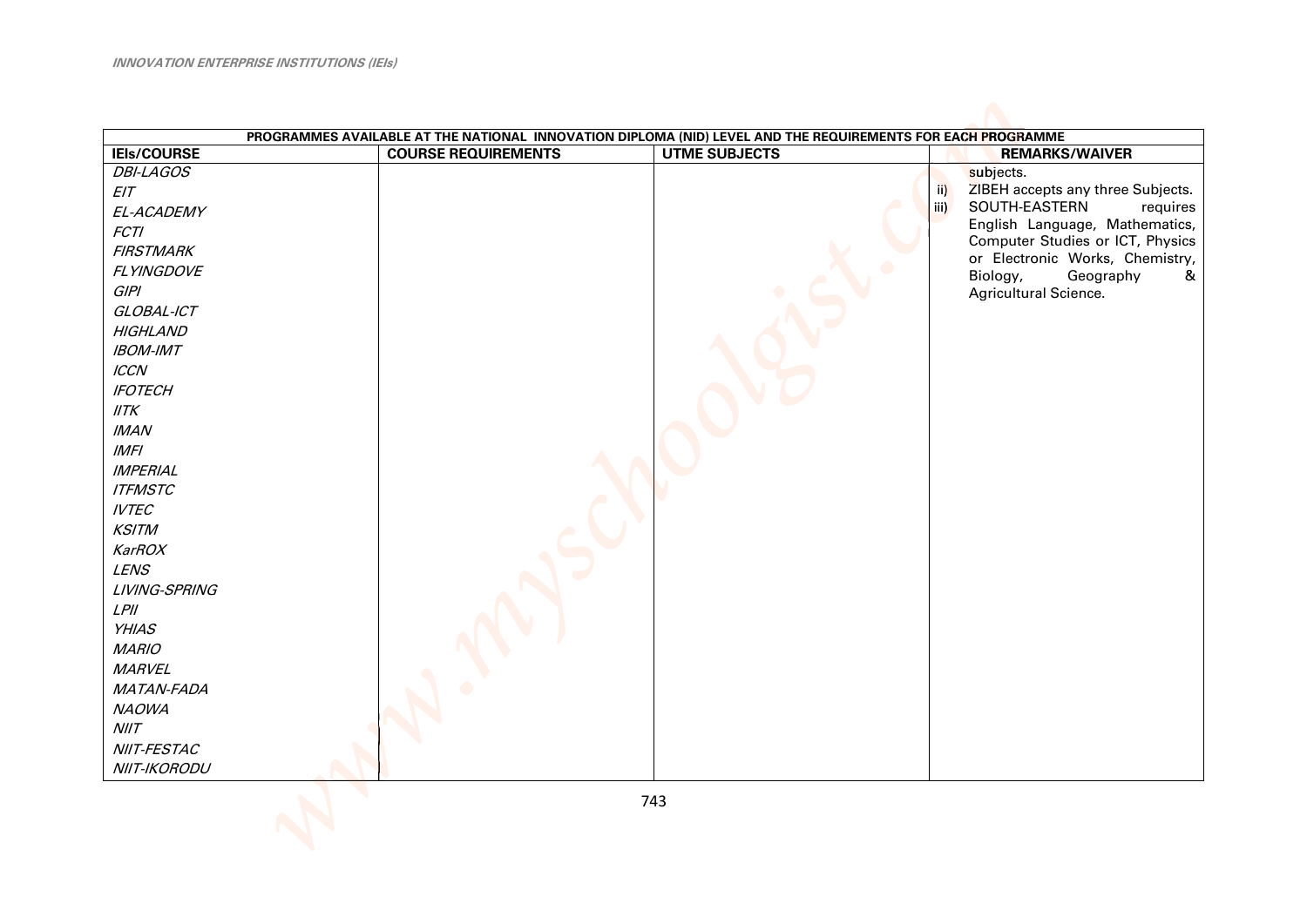| PROGRAMMES AVAILABLE AT THE NATIONAL INNOVATION DIPLOMA (NID) LEVEL AND THE REQUIREMENTS FOR EACH PROGRAMME |                                      |                                        |                                                            |  |
|-------------------------------------------------------------------------------------------------------------|--------------------------------------|----------------------------------------|------------------------------------------------------------|--|
| <b>IEIs/COURSE</b>                                                                                          | <b>COURSE REQUIREMENTS</b>           | <b>UTME SUBJECTS</b>                   | <b>REMARKS/WAIVER</b>                                      |  |
| <b>KUNOCH</b>                                                                                               |                                      |                                        |                                                            |  |
| NIIT-SURULERE                                                                                               |                                      |                                        |                                                            |  |
| NIIT-UYO                                                                                                    |                                      |                                        |                                                            |  |
| <b>NIIT-WARRI</b>                                                                                           |                                      |                                        |                                                            |  |
| NIG-KOREA                                                                                                   |                                      |                                        |                                                            |  |
| <b>NSPIRE</b>                                                                                               |                                      |                                        |                                                            |  |
| <b>OLUAKA</b>                                                                                               |                                      |                                        |                                                            |  |
| PEACE-IMT                                                                                                   |                                      |                                        |                                                            |  |
| <b>PRIME</b>                                                                                                |                                      |                                        |                                                            |  |
| <b>RCA</b>                                                                                                  |                                      |                                        |                                                            |  |
| <b>ROCANA</b>                                                                                               |                                      |                                        |                                                            |  |
| <b>ROLOF</b>                                                                                                |                                      |                                        |                                                            |  |
| SOUTH-EASTERN                                                                                               |                                      |                                        |                                                            |  |
| SOUTHERN-NIG                                                                                                |                                      |                                        |                                                            |  |
| <b>TOTAL</b>                                                                                                |                                      |                                        |                                                            |  |
| <b>TOWER</b>                                                                                                |                                      |                                        |                                                            |  |
| <b>UNITECH</b>                                                                                              |                                      |                                        |                                                            |  |
| <b>ZIBEH</b>                                                                                                |                                      |                                        |                                                            |  |
|                                                                                                             |                                      |                                        |                                                            |  |
| <b>DIGITAL MULTIMEDIA TECHNOLOGY</b>                                                                        | Five (5) credit passes at SSC or its | Any four (4) subjects from Arts/Social | <b>UTME</b>                                                |  |
| <b>ACAVATS</b>                                                                                              | equivalent in Mathematics, English   | Science                                | i. DALEWARES Digital Multimedia                            |  |
| <b>BISBAS</b>                                                                                               | Language and any other three (3)     |                                        | Technology programme can give                              |  |
| <b>BUCKINGHAM</b>                                                                                           | relevant subjects                    |                                        | her students the edge over other                           |  |
| CALVARY-TECH                                                                                                |                                      |                                        | students in the following areas:                           |  |
| <b>CCTI</b>                                                                                                 |                                      |                                        | Mass Communication, Accounting,<br>Entrepreneurship<br>and |  |
| <b>CIBTECH</b>                                                                                              |                                      |                                        | Management.                                                |  |
| <b>CIFMAN</b>                                                                                               |                                      |                                        | ii. SOUTH-EASTERN accepts Three                            |  |
| CIMT                                                                                                        |                                      |                                        | Credits Including Mathematics,                             |  |
| <b>DALEWARES</b>                                                                                            |                                      |                                        | English & Physics and any Other                            |  |
| <b>DBI-KANO</b>                                                                                             |                                      |                                        | Subject.                                                   |  |
| <b>DBI-LAGOS</b>                                                                                            |                                      |                                        |                                                            |  |
|                                                                                                             |                                      |                                        |                                                            |  |
|                                                                                                             |                                      | 744                                    |                                                            |  |
|                                                                                                             |                                      |                                        |                                                            |  |
|                                                                                                             |                                      |                                        |                                                            |  |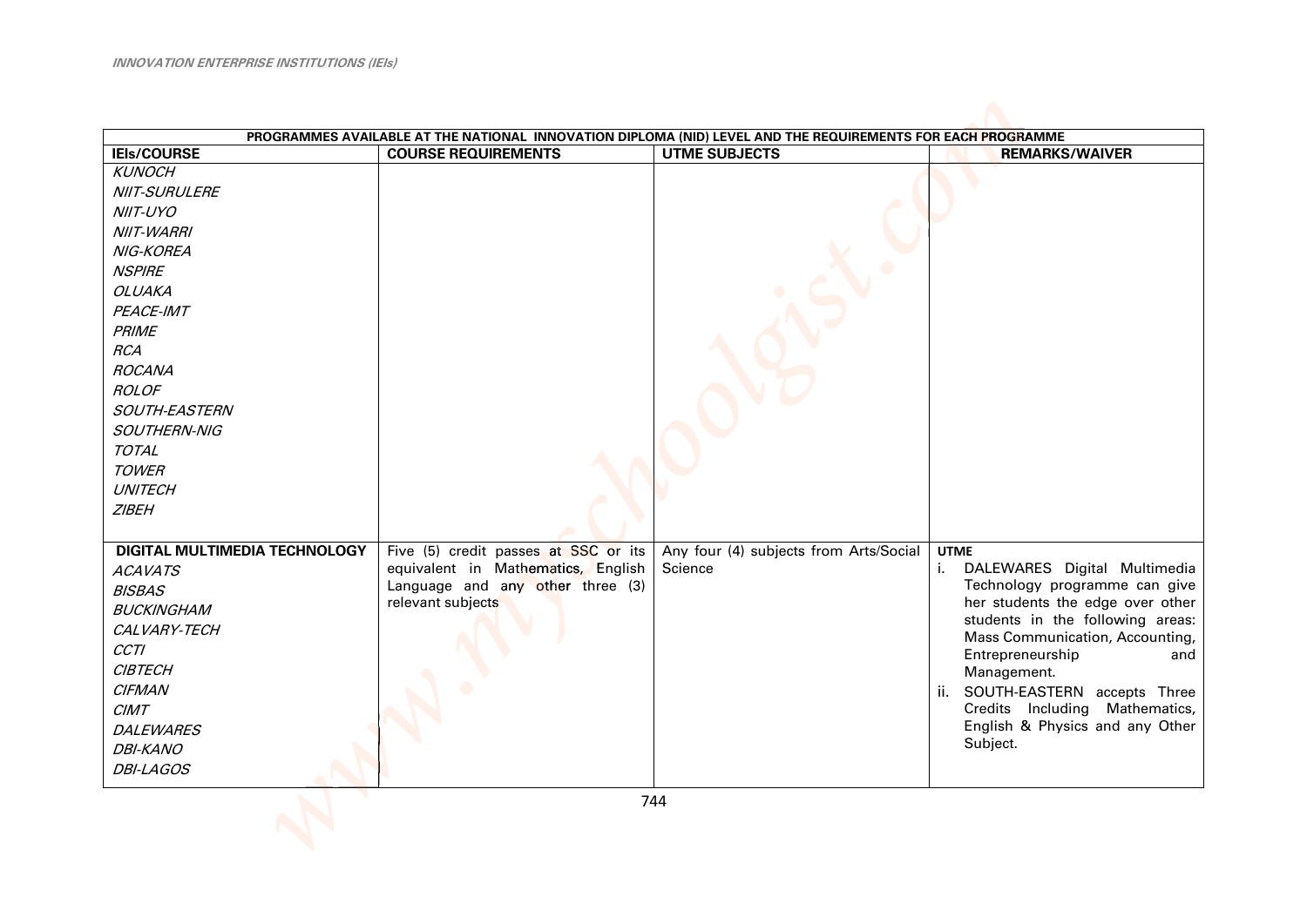| PROGRAMMES AVAILABLE AT THE NATIONAL INNOVATION DIPLOMA (NID) LEVEL AND THE REQUIREMENTS FOR EACH PROGRAMME |                                      |                                  |                                                |
|-------------------------------------------------------------------------------------------------------------|--------------------------------------|----------------------------------|------------------------------------------------|
| <b>IEIs/COURSE</b>                                                                                          | <b>COURSE REQUIREMENTS</b>           | <b>UTME SUBJECTS</b>             | <b>REMARKS/WAIVER</b>                          |
| EKO-CMT                                                                                                     |                                      |                                  | <b>UTME SUBJECTS</b>                           |
| <b>GRAJOS</b>                                                                                               |                                      |                                  |                                                |
| <b>HIGHLAND</b>                                                                                             |                                      |                                  | i. SOUTH-EASTERN any Subject                   |
| <b>IFOTECH</b>                                                                                              |                                      |                                  | from Physics, English Language,                |
| IMFI                                                                                                        |                                      |                                  | Chemistry, Mathematics, Fine Arts              |
| <b>IMPERIAL</b>                                                                                             |                                      |                                  | or Music.                                      |
| <b>IVTEC</b>                                                                                                |                                      |                                  |                                                |
| <b>KSITM</b>                                                                                                |                                      |                                  |                                                |
| $L$ PII                                                                                                     |                                      |                                  |                                                |
| <b>MARVEL</b>                                                                                               |                                      |                                  |                                                |
| <b>NBCT</b>                                                                                                 |                                      |                                  |                                                |
| N I/T                                                                                                       |                                      |                                  |                                                |
| NIIT-FESTAC                                                                                                 |                                      |                                  |                                                |
| <b>KUNOCH</b>                                                                                               |                                      |                                  |                                                |
| NIIT-SURULERE                                                                                               |                                      |                                  |                                                |
| ONIT                                                                                                        |                                      |                                  |                                                |
| PEACE-IMT                                                                                                   |                                      |                                  |                                                |
| PRIME                                                                                                       |                                      |                                  |                                                |
| <b>ROCANA</b>                                                                                               |                                      |                                  |                                                |
| <b>ROLOF</b>                                                                                                |                                      |                                  |                                                |
| SOUTH-EASTERN                                                                                               |                                      |                                  |                                                |
| SOUTHERN-NIG                                                                                                |                                      |                                  |                                                |
| YEFMADEC                                                                                                    |                                      |                                  |                                                |
| <b>YHIAS</b>                                                                                                |                                      |                                  |                                                |
| <b>ZIBEH</b>                                                                                                |                                      |                                  |                                                |
|                                                                                                             |                                      |                                  |                                                |
| <b>BROADCAST JOURNALISM</b>                                                                                 |                                      |                                  |                                                |
| <b>GRAJOS</b>                                                                                               |                                      |                                  |                                                |
|                                                                                                             |                                      |                                  |                                                |
| <b>TELECOMMUNICATION</b>                                                                                    | Five (5) credit passes at SSC or its | Mathematics, Physics, Chemistry. | <b>UTME</b>                                    |
| <b>TECHNOLOGY</b>                                                                                           | equivalent in Mathematics, English   |                                  | $\mathbf{i}$<br>LPII Additional Mathematics or |
|                                                                                                             |                                      |                                  |                                                |
|                                                                                                             |                                      | 745                              |                                                |
|                                                                                                             |                                      |                                  |                                                |
|                                                                                                             |                                      |                                  |                                                |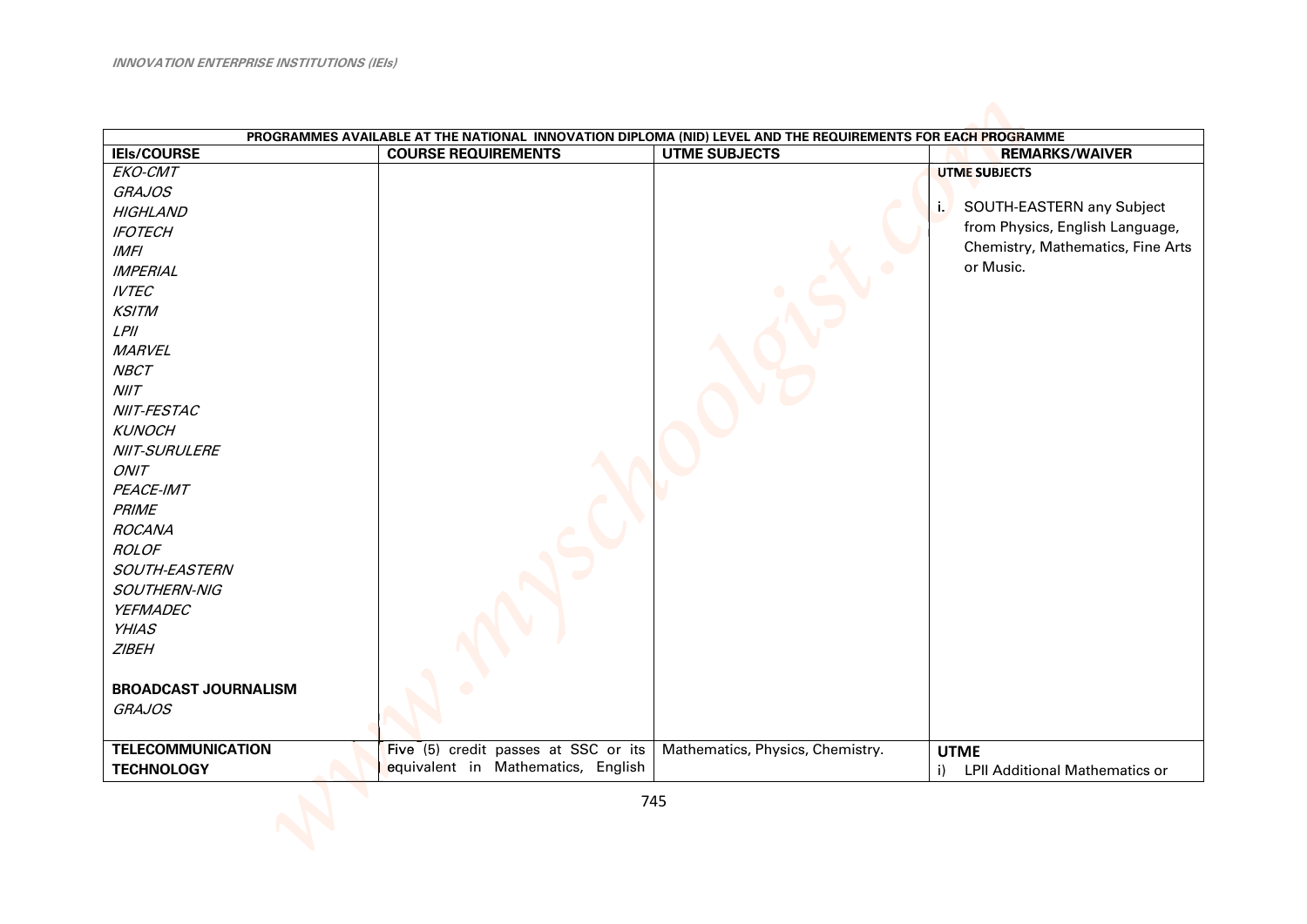|                                        | PROGRAMMES AVAILABLE AT THE NATIONAL INNOVATION DIPLOMA (NID) LEVEL AND THE REQUIREMENTS FOR EACH PROGRAMME |                                         |                                   |  |  |
|----------------------------------------|-------------------------------------------------------------------------------------------------------------|-----------------------------------------|-----------------------------------|--|--|
| <b>IEIs/COURSE</b>                     | <b>COURSE REQUIREMENTS</b>                                                                                  | <b>UTME SUBJECTS</b>                    | <b>REMARKS/WAIVER</b>             |  |  |
| <b>DBI-KANO</b>                        | Language and any other three (3)                                                                            |                                         | <b>Further Mathematics may be</b> |  |  |
| <b>DBI-LAGOS</b>                       | relevant subjects                                                                                           |                                         | considered in place of            |  |  |
| <b>IBOM-IMT</b>                        |                                                                                                             |                                         | <b>Mathematics</b>                |  |  |
| IICT                                   |                                                                                                             |                                         |                                   |  |  |
| IITK                                   |                                                                                                             |                                         |                                   |  |  |
| <b>IMFI</b>                            |                                                                                                             |                                         |                                   |  |  |
| <b>LENS</b>                            |                                                                                                             |                                         |                                   |  |  |
| $L$ <i>PII</i>                         |                                                                                                             |                                         |                                   |  |  |
| <b>MAURID</b>                          |                                                                                                             |                                         |                                   |  |  |
| <b>PRIME</b>                           |                                                                                                             |                                         |                                   |  |  |
| <b>ROCANA</b>                          |                                                                                                             |                                         |                                   |  |  |
| SOUTHERN-NIG                           |                                                                                                             |                                         |                                   |  |  |
| <b>TOWER</b>                           |                                                                                                             |                                         |                                   |  |  |
|                                        |                                                                                                             |                                         |                                   |  |  |
| PETROLEUM GEO-SCIENCES                 | Five (5) credit passes at SSC or its                                                                        | Mathematics, Physics, Chemistry.        |                                   |  |  |
| <b>FABA</b>                            |                                                                                                             |                                         |                                   |  |  |
| LASER                                  | equivalent in Mathematics, English                                                                          |                                         |                                   |  |  |
| UPTONVILLE                             | Language, Physics, Chemistry and any                                                                        |                                         |                                   |  |  |
|                                        | other relevant subject                                                                                      |                                         |                                   |  |  |
|                                        |                                                                                                             |                                         |                                   |  |  |
|                                        |                                                                                                             |                                         |                                   |  |  |
| <b>SCIENCE LABORATORY</b>              |                                                                                                             | Biology, Chemistry and any other        |                                   |  |  |
| <b>TECHNOLOGY</b>                      | Five (5) credit passes at SSC or its                                                                        | Science subject.                        |                                   |  |  |
| <b>MAURID</b>                          | equivalent in Mathematics, English                                                                          |                                         |                                   |  |  |
|                                        | Language, Biology, Chemistry and any                                                                        |                                         |                                   |  |  |
| <b>ENERGY HEALTH SCIENCE</b>           | other relevant subject                                                                                      |                                         |                                   |  |  |
| FEHIC-TECH                             |                                                                                                             |                                         |                                   |  |  |
|                                        |                                                                                                             |                                         |                                   |  |  |
| <b>EARLY CHILDCARE EDUCATION &amp;</b> | Five (5) credit passes at SSC or its                                                                        | Any three (3) subjects from Arts/Social |                                   |  |  |
| <b>MANAGEMENT (ECEM)</b>               | $\vert \vert$                                                                                               | Science/Physical Science.               |                                   |  |  |
| <b>ACOTECH</b>                         | equivalent<br>(TC<br>Grade<br>in                                                                            |                                         |                                   |  |  |
|                                        | Mathematics, English Language and                                                                           |                                         |                                   |  |  |
|                                        |                                                                                                             | 746                                     |                                   |  |  |
|                                        |                                                                                                             |                                         |                                   |  |  |
|                                        |                                                                                                             |                                         |                                   |  |  |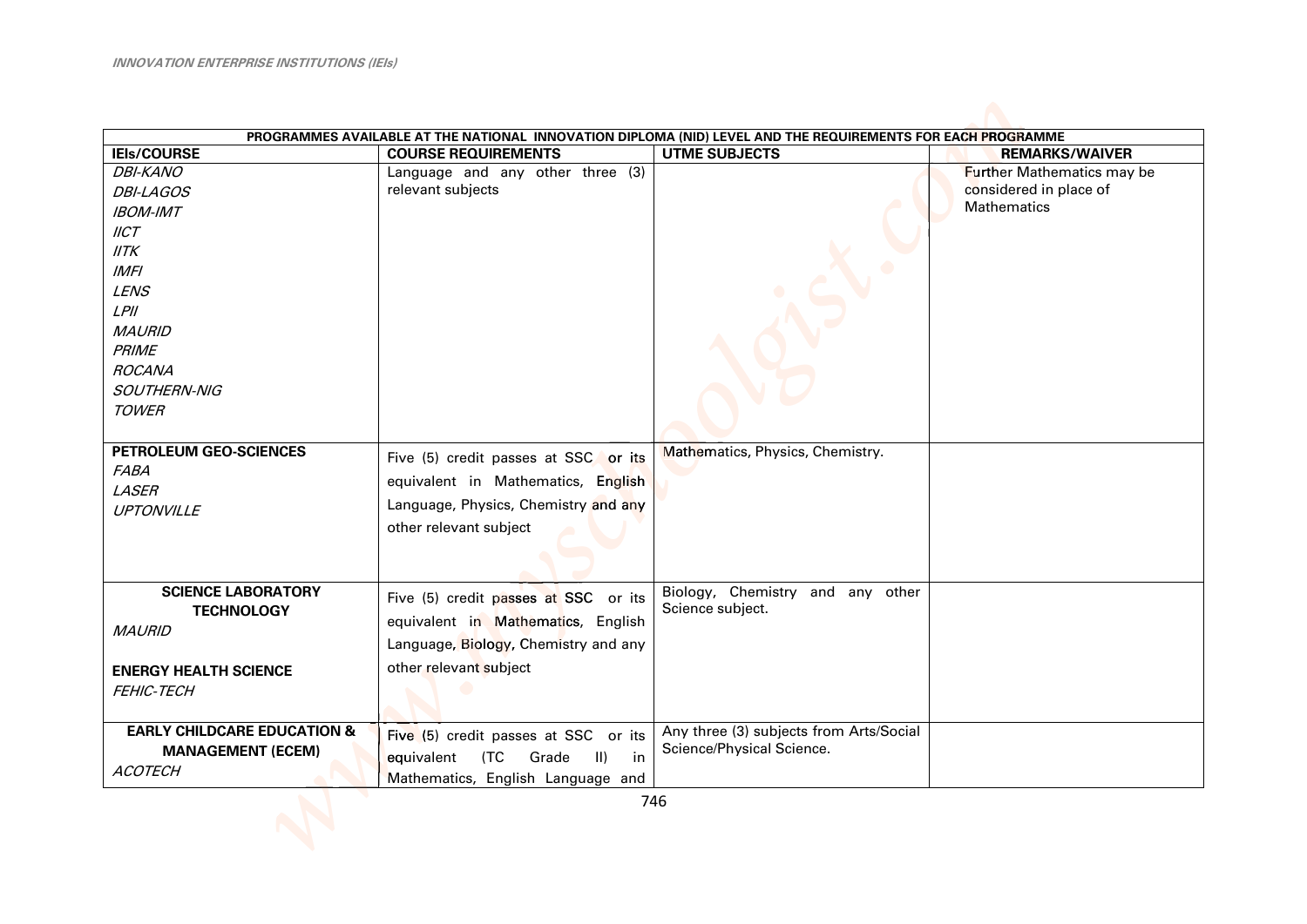| PROGRAMMES AVAILABLE AT THE NATIONAL INNOVATION DIPLOMA (NID) LEVEL AND THE REQUIREMENTS FOR EACH PROGRAMME |                                                                            |                                         |                       |  |
|-------------------------------------------------------------------------------------------------------------|----------------------------------------------------------------------------|-----------------------------------------|-----------------------|--|
| <b>IEIs/COURSE</b>                                                                                          | <b>COURSE REQUIREMENTS</b>                                                 | <b>UTME SUBJECTS</b>                    | <b>REMARKS/WAIVER</b> |  |
| LEI                                                                                                         | any other three (3) from Arts and                                          |                                         |                       |  |
| LITERACY                                                                                                    | Social Science subjects                                                    |                                         |                       |  |
| <b>ST RITA</b>                                                                                              |                                                                            |                                         |                       |  |
| <b>STAUG</b>                                                                                                |                                                                            |                                         |                       |  |
| <b>TRIZAS</b>                                                                                               |                                                                            |                                         |                       |  |
| <b>YHIAS</b>                                                                                                |                                                                            |                                         |                       |  |
|                                                                                                             |                                                                            |                                         |                       |  |
| <b>PROFESSIONAL DEVELOPMENT</b>                                                                             |                                                                            |                                         |                       |  |
| <b>EARLY CHILDHOOD CARE</b>                                                                                 |                                                                            |                                         |                       |  |
| <b>MANAGEMENT</b>                                                                                           |                                                                            |                                         |                       |  |
| <b>BISBAS</b>                                                                                               |                                                                            |                                         |                       |  |
| <b>IMAN</b>                                                                                                 |                                                                            |                                         |                       |  |
|                                                                                                             |                                                                            |                                         |                       |  |
| <b>HOSPITALITY AND TOURISM</b>                                                                              | SSC credit passes in<br>(5)<br>Five                                        | Biology/Agricultural Science and two    |                       |  |
| <b>MANAGEMENT</b>                                                                                           | Biology/Agricultural Science,                                              | (2) of Physics, Chemistry, Mathematics  |                       |  |
| <b>ITFMSTC</b>                                                                                              | Mathematics and any three (3) of the                                       | and Economics                           |                       |  |
|                                                                                                             | following:                                                                 |                                         |                       |  |
|                                                                                                             | Geography,                                                                 |                                         |                       |  |
| <b>HOSPITALITY AND TOURISM</b>                                                                              | Food and Nutrition,                                                        |                                         |                       |  |
| <b>STUDIES</b>                                                                                              | Economics,                                                                 |                                         |                       |  |
|                                                                                                             | Technical Drawing,<br>English Language,                                    |                                         |                       |  |
| <b>MARIO</b>                                                                                                | Physics,                                                                   |                                         |                       |  |
| <b>NBCT</b>                                                                                                 | Chemistry,                                                                 |                                         |                       |  |
| OFFER-CENTRE                                                                                                | Nigerian Language,                                                         |                                         |                       |  |
|                                                                                                             | Home Economics.                                                            |                                         |                       |  |
| <b>HOSPITALITY</b>                                                                                          |                                                                            |                                         |                       |  |
| <b>MASTERMIND</b>                                                                                           |                                                                            |                                         |                       |  |
|                                                                                                             |                                                                            |                                         |                       |  |
| <b>FACILITY MANAGEMENT</b>                                                                                  | Five (5) credit passes at SSC or its                                       | Any three (3) subjects from Arts/Social |                       |  |
| <b>ITFMSTC</b>                                                                                              | equivalent in Mathematics, English<br>Language, Biology, Chemistry and any | Science/Physical Science.               |                       |  |
|                                                                                                             | other relevant subject                                                     |                                         |                       |  |
|                                                                                                             |                                                                            |                                         |                       |  |
|                                                                                                             | 747                                                                        |                                         |                       |  |
|                                                                                                             |                                                                            |                                         |                       |  |
|                                                                                                             |                                                                            |                                         |                       |  |
|                                                                                                             |                                                                            |                                         |                       |  |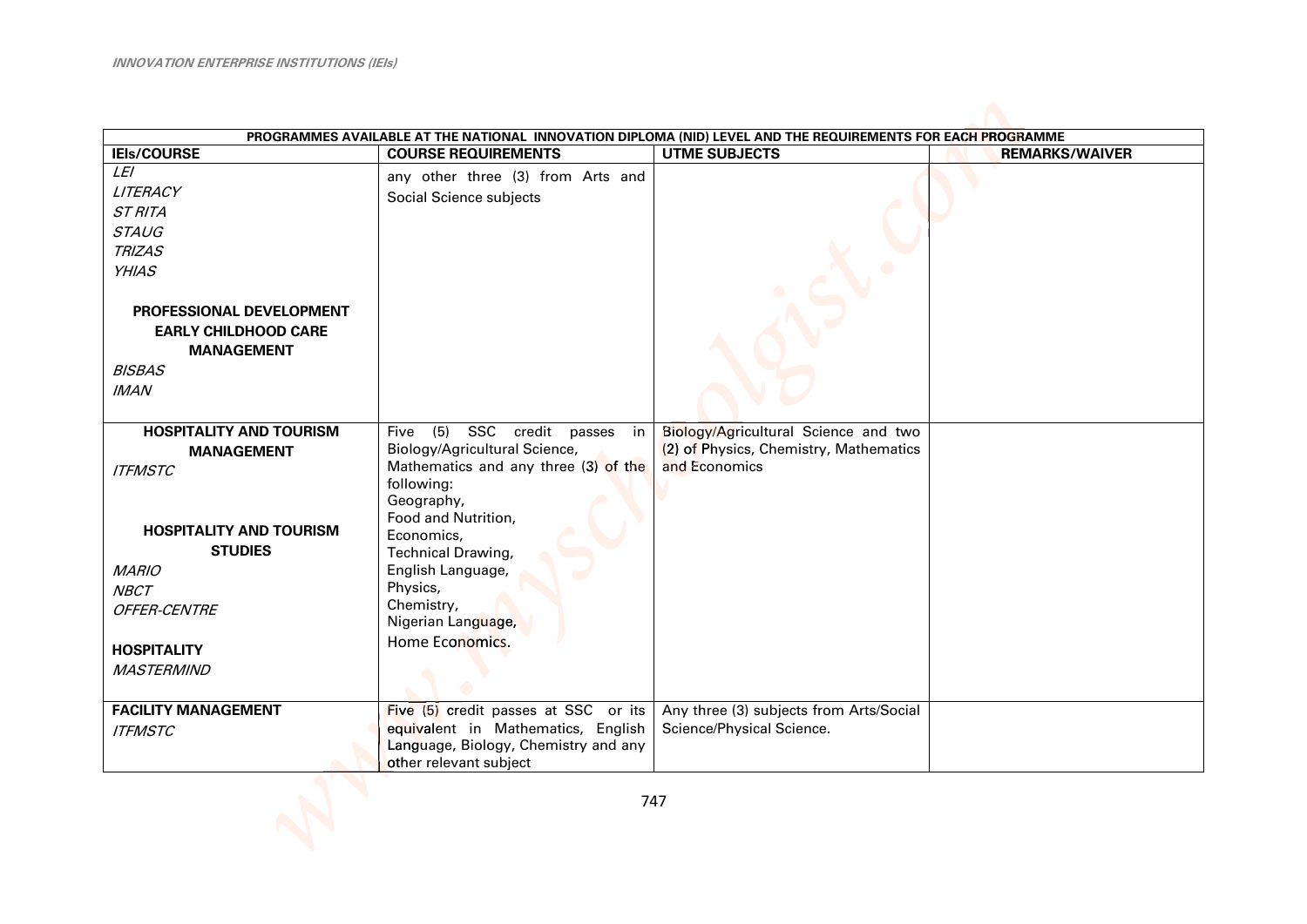| PROGRAMMES AVAILABLE AT THE NATIONAL INNOVATION DIPLOMA (NID) LEVEL AND THE REQUIREMENTS FOR EACH PROGRAMME |                                       |                                         |                                                                |  |
|-------------------------------------------------------------------------------------------------------------|---------------------------------------|-----------------------------------------|----------------------------------------------------------------|--|
| <b>IEIs/COURSE</b>                                                                                          | <b>COURSE REQUIREMENTS</b>            | <b>UTME SUBJECTS</b>                    | <b>REMARKS/WAIVER</b>                                          |  |
| <b>PERFORMING &amp; MEDIA ARTS</b>                                                                          | Five (5) credit passes at SSC or its  | Any three (3) subjects from Arts/Social |                                                                |  |
| <b>BISBAS</b>                                                                                               | equivalent in Mathematics, English    | Science/Physical Science.               |                                                                |  |
| CCAE                                                                                                        | Language and any other three (3) from |                                         |                                                                |  |
| CIMT-IDOGBO                                                                                                 | Arts and Social Science subjects      |                                         |                                                                |  |
| CLARA-MPA                                                                                                   |                                       |                                         |                                                                |  |
| <b>DAMSON</b>                                                                                               |                                       |                                         |                                                                |  |
| <b>DEL-YORK</b>                                                                                             |                                       |                                         |                                                                |  |
| EKO-CMT                                                                                                     |                                       |                                         |                                                                |  |
| <b>FABA</b>                                                                                                 |                                       |                                         |                                                                |  |
| <b>IPETU-ICT</b>                                                                                            |                                       |                                         |                                                                |  |
| LAPA                                                                                                        |                                       |                                         |                                                                |  |
| <b>MAURID</b>                                                                                               |                                       |                                         |                                                                |  |
| <b>PEFTI</b>                                                                                                |                                       |                                         |                                                                |  |
| SAGAMU-BAI                                                                                                  |                                       |                                         |                                                                |  |
| <b>SENTONA</b>                                                                                              |                                       |                                         |                                                                |  |
| FILM AND TELEVISION PRODUCTION                                                                              | Five (5) credit passes at SSC or its  | Any three (3) subjects from Arts/Social | <b>UTME</b>                                                    |  |
| <b>BEEC</b>                                                                                                 | equivalent in Mathematics, English    | Science/Physical Science.               | NFI accepts credit passes in<br>a)                             |  |
| <b>BISBAS</b>                                                                                               | Language and any other three (3)      |                                         | Literature in English. It<br>also                              |  |
| CIMT-IDOGBO                                                                                                 | from Arts, Science and Social Science |                                         | accepts four (4) credit passes in                              |  |
| CLARA-MPA                                                                                                   | subjects                              |                                         | <b>NBTE</b><br>recognised<br>pre-ND                            |  |
| <b>DEL-YORK</b>                                                                                             |                                       |                                         | offered<br>programmes<br>at<br>post<br>Secondary Institutions. |  |
| <b>FABA</b>                                                                                                 |                                       |                                         |                                                                |  |
| <b>FILAPS</b>                                                                                               |                                       |                                         |                                                                |  |
| GRAIG-P                                                                                                     |                                       |                                         |                                                                |  |
| <b>IMPERIAL</b>                                                                                             |                                       |                                         |                                                                |  |
| <b>MAGIC</b>                                                                                                |                                       |                                         |                                                                |  |
| NFI                                                                                                         |                                       |                                         |                                                                |  |
| NTA-TVC                                                                                                     |                                       |                                         |                                                                |  |
| <b>PEFTI</b>                                                                                                |                                       |                                         |                                                                |  |
| <b>ROYAL-ARTS</b>                                                                                           |                                       |                                         |                                                                |  |
| SAGAMU-BAI                                                                                                  |                                       |                                         |                                                                |  |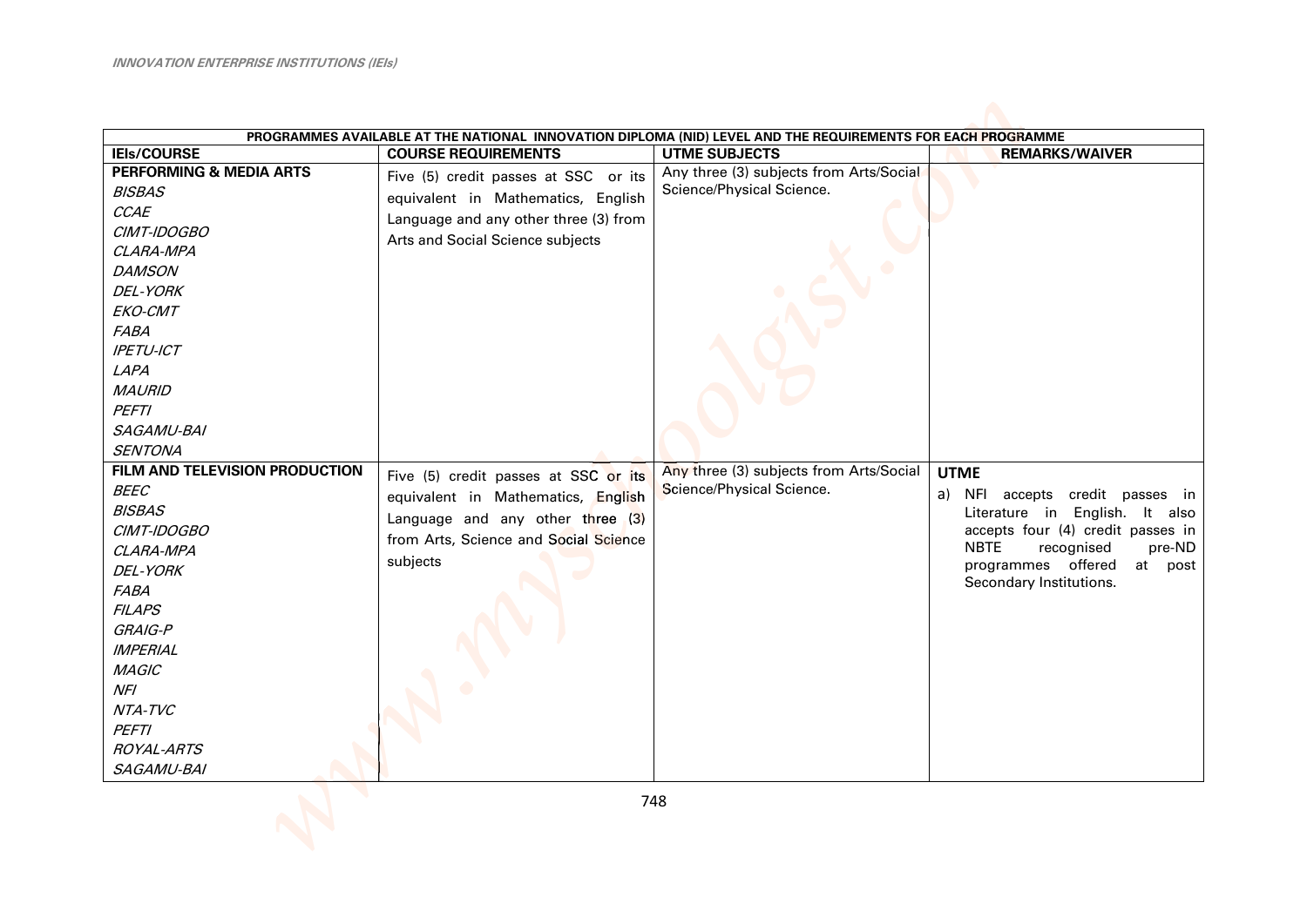|                                                                                                                                                                  | PROGRAMMES AVAILABLE AT THE NATIONAL INNOVATION DIPLOMA (NID) LEVEL AND THE REQUIREMENTS FOR EACH PROGRAMME                                |                                                     |                                                                                                                                                                                                                                                                                                                                                                                                                                                                                                                                                                                                                                                                                                                                                                                                                                |
|------------------------------------------------------------------------------------------------------------------------------------------------------------------|--------------------------------------------------------------------------------------------------------------------------------------------|-----------------------------------------------------|--------------------------------------------------------------------------------------------------------------------------------------------------------------------------------------------------------------------------------------------------------------------------------------------------------------------------------------------------------------------------------------------------------------------------------------------------------------------------------------------------------------------------------------------------------------------------------------------------------------------------------------------------------------------------------------------------------------------------------------------------------------------------------------------------------------------------------|
| <b>IEIs/COURSE</b>                                                                                                                                               | <b>COURSE REQUIREMENTS</b>                                                                                                                 | <b>UTME SUBJECTS</b>                                | <b>REMARKS/WAIVER</b>                                                                                                                                                                                                                                                                                                                                                                                                                                                                                                                                                                                                                                                                                                                                                                                                          |
| <b>SENTONA</b><br>SMART-IMAGE<br><b>TELEVISION ENGINEERING</b><br><b>TECHNOLOGY</b><br>NTA-TVC                                                                   |                                                                                                                                            |                                                     |                                                                                                                                                                                                                                                                                                                                                                                                                                                                                                                                                                                                                                                                                                                                                                                                                                |
| <b>BUILDING CONSTRUCTION</b><br><b>TECHNOLOGY</b><br><b>BONNY</b><br><b>ESTAC</b><br><b>IMPERIAL</b><br><b>ITFMSTC</b><br><b>IVTEC</b><br>MITI<br><b>MOCTECH</b> | Five (5) credit passes at SSC or its<br>equivalent in Mathematics, English<br>Language, Physics and any other two<br>(2) relevant subjects | Mathematics, Physics and Chemistry<br>or Fine Arts. | <b>UTME</b><br>i) MOCTECH accepts<br>a) four (4) 'O' Level credit passes in SSC or<br>its equivalent in Physics and Mathematics<br>and any other two (2) subjects from the<br>following: Further Mathematics, Fine<br>Art/Technical Drawing, Geography,<br>Economics, English Language,<br>Chemistry/Biology, Agricultural Science<br>obtained at not more than two (2)<br>sittings. Candidates are expected to have<br>at least 'O' Level pass in English<br>Language.<br>b) four (4) credit passes in relevant subjects<br>obtained at the final examination of an<br>NBTE recognised preliminary ND<br>programme offered in a polytechnic or<br>similar post secondary technical<br>institution.<br>National Vocational Certificate from an<br>c)<br>approved Vocational Enterprise<br>Institution.<br><b>UTME SUBJECTS</b> |
|                                                                                                                                                                  |                                                                                                                                            | 749                                                 |                                                                                                                                                                                                                                                                                                                                                                                                                                                                                                                                                                                                                                                                                                                                                                                                                                |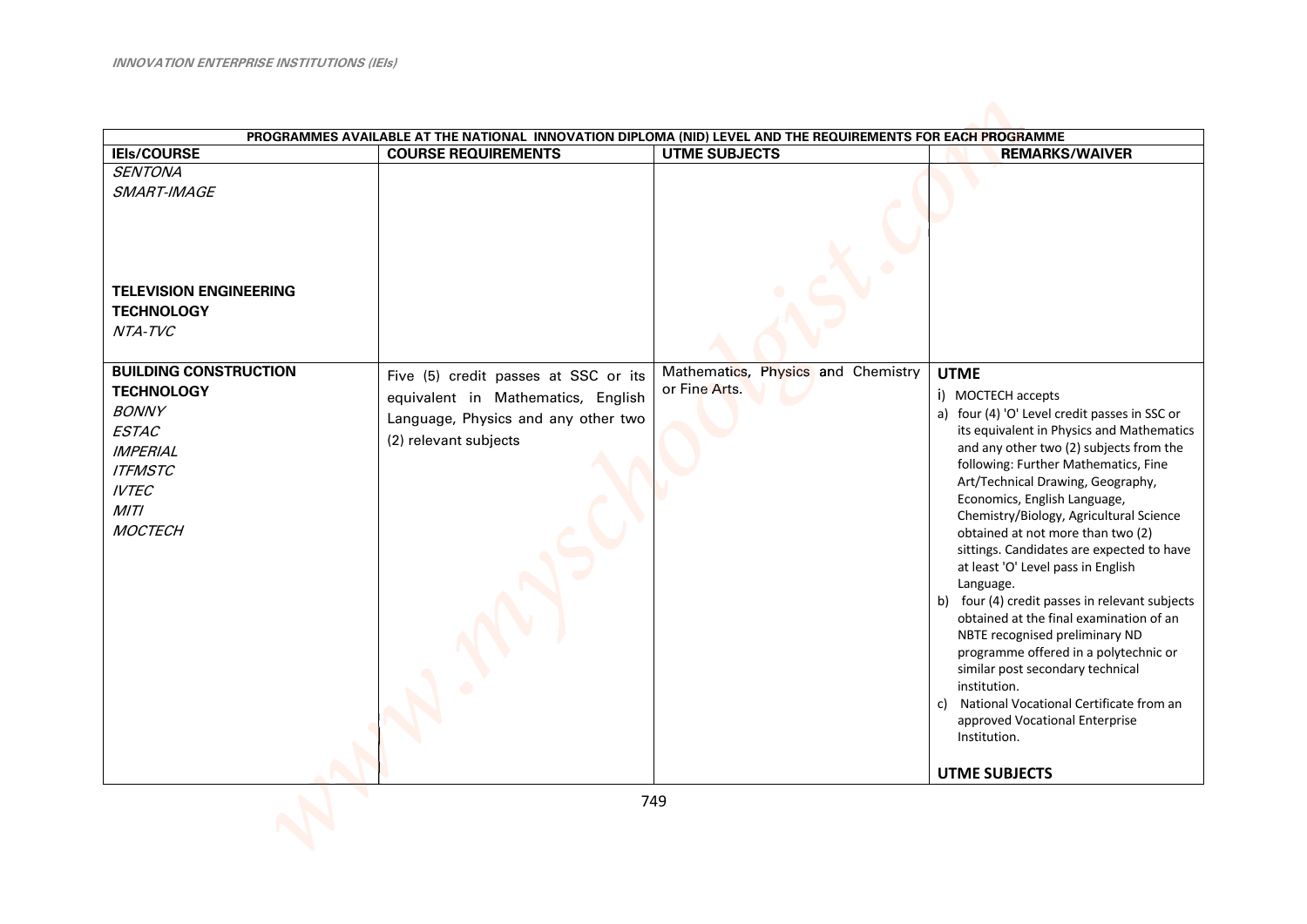|                                                                                                                                                                                                                                    | PROGRAMMES AVAILABLE AT THE NATIONAL INNOVATION DIPLOMA (NID) LEVEL AND THE REQUIREMENTS FOR EACH PROGRAMME                                             |                                                                                           |                                                                                                                                                                                                                                                                                    |
|------------------------------------------------------------------------------------------------------------------------------------------------------------------------------------------------------------------------------------|---------------------------------------------------------------------------------------------------------------------------------------------------------|-------------------------------------------------------------------------------------------|------------------------------------------------------------------------------------------------------------------------------------------------------------------------------------------------------------------------------------------------------------------------------------|
| <b>IEIs/COURSE</b>                                                                                                                                                                                                                 | <b>COURSE REQUIREMENTS</b>                                                                                                                              | <b>UTME SUBJECTS</b>                                                                      | <b>REMARKS/WAIVER</b>                                                                                                                                                                                                                                                              |
|                                                                                                                                                                                                                                    |                                                                                                                                                         |                                                                                           | i) MOCTECH requires Mathematics, Physics<br>and Chemistry.                                                                                                                                                                                                                         |
| <b>PARALEGAL STUDIES</b><br><b>ACOMAT</b><br><b>ACOTECH</b><br><b>AREWA</b><br><b>BISBAS</b><br><b>DIABO</b><br> CS S<br><b>IMPERIAL</b><br>JA-ACADEMY<br>LITERACY<br><b>MAURID</b><br><b>NAOWA</b><br>PAN-AFRICAN<br><b>YHIAS</b> | Five (5) credit passes at SSC or its<br>equivalent in Mathematics, English<br>Language and any other three (3) from<br>Arts and Social Science subjects | Any three (3) subjects from Arts/Social<br>Science/Physical Science.                      |                                                                                                                                                                                                                                                                                    |
| <b>MUSIC</b><br><b>DAMSON</b><br><b>FABA</b><br><b>PEFTI</b>                                                                                                                                                                       | Five (5) credit passes at SSC or its<br>equivalent in Mathematics, English<br>Language and any other three (3) from<br>Arts and Social Science subjects | Any three (3) subjects from Arts/Social<br>Science/Physical Science.                      | <b>UTME</b><br>(i) PEFTI requires five (5) SSC credit<br>passes in English Language,<br>Mathematics, and any three (3) Arts,<br>Social Science or Science Subjects.<br><b>UTME SUBJECTS</b><br>PEFTI requires any three (3)<br>(i)<br>Arts, Social Science or Science<br>Subjects. |
| <b>COMPUTER STUDIES</b><br><b>BUCKINGHAM</b>                                                                                                                                                                                       | Five (5) credit passes at SSC or its<br>equivalent in Mathematics, English<br>Language and any other three (3)                                          | Mathematics<br>and any two (2)<br>of<br>Geography,<br>Physics, Economics or<br>Chemistry. |                                                                                                                                                                                                                                                                                    |
|                                                                                                                                                                                                                                    |                                                                                                                                                         | 750                                                                                       |                                                                                                                                                                                                                                                                                    |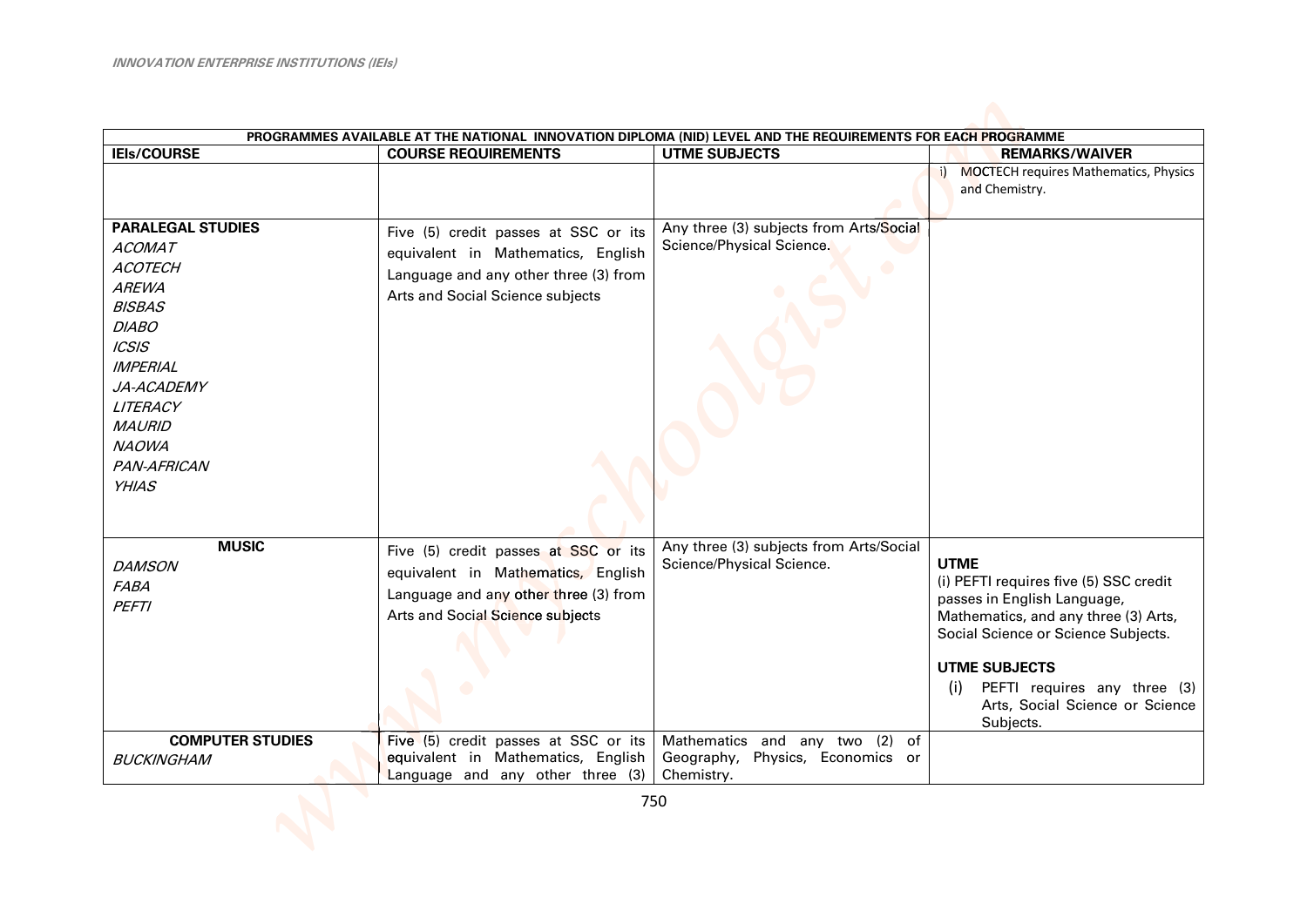| PROGRAMMES AVAILABLE AT THE NATIONAL INNOVATION DIPLOMA (NID) LEVEL AND THE REQUIREMENTS FOR EACH PROGRAMME                                                                |                                                                                                                                                                                                                                                                                                                                                                                                |                                                                                                                              |                                                                                                                                                                                                                               |  |
|----------------------------------------------------------------------------------------------------------------------------------------------------------------------------|------------------------------------------------------------------------------------------------------------------------------------------------------------------------------------------------------------------------------------------------------------------------------------------------------------------------------------------------------------------------------------------------|------------------------------------------------------------------------------------------------------------------------------|-------------------------------------------------------------------------------------------------------------------------------------------------------------------------------------------------------------------------------|--|
| <b>IEIs/COURSE</b>                                                                                                                                                         | <b>COURSE REQUIREMENTS</b>                                                                                                                                                                                                                                                                                                                                                                     | <b>UTME SUBJECTS</b>                                                                                                         | <b>REMARKS/WAIVER</b>                                                                                                                                                                                                         |  |
| IITK<br>LAGOS-CITY<br>MIT<br><b>NCWD</b><br>N I/T<br><b>OSENI</b><br><b>ENVIRONMENTAL</b><br><b>AND</b><br><b>SAFETY</b><br><b>MANAGEMENT TECHNOLOGY</b><br><b>ENVILLE</b> | relevant subjects<br>Five (5) credit passes at SSC or its<br>equivalent in Mathematics, English<br>Language and any other three (3)                                                                                                                                                                                                                                                            | Any four (4) subjects from Arts/Social<br>Science                                                                            |                                                                                                                                                                                                                               |  |
|                                                                                                                                                                            | relevant subjects                                                                                                                                                                                                                                                                                                                                                                              |                                                                                                                              |                                                                                                                                                                                                                               |  |
| <b>AGRICULTURE</b><br><b>AQUATECH</b><br><b>BISBAS</b><br>AFAKA-IEI<br><b>OFFER-CENTER</b><br><b>UMUEBE</b>                                                                | (5)<br>SSC credit passes in<br>Five<br>Biology/Agricultural Science,<br>Mathematics and any three (3) of the<br>following:<br>Geography,<br>Food and Nutrition,<br>Economics,<br><b>Technical Drawing,</b><br>English Language,<br>Physics,<br>Chemistry,<br>Nigerian Language,<br>Home Economics.<br>At least 'O' Level credit passes in<br>English Language and Chemistry are<br>compulsory. | Biology/Agricultural<br>Science,<br>Chemistry and any other Science<br>subjects.                                             | <b>UTME SUBJECTS</b><br>a) AFAKA-IEI accepts any three (3) of<br>Physics, Mathematics, Biology,<br>Agricultural Science, Chemistry,<br>Government,<br>Economics,<br>Geography, Accounting, Literature<br>in English, CRS/IRS. |  |
| <b>BANKING OPERATIONS</b><br><b>BGB</b><br><b>BISBAS</b><br>CBF                                                                                                            | Five (5) credit passes at SSC or its<br>equivalent in English Language (not<br>Literature in English) and Mathematics<br>and any three (3) subjects from the                                                                                                                                                                                                                                   | Mathematics and any two (2) of<br>Economics,<br>Geography,<br>History,<br>Government, Commerce or Principles<br>of Accounts. | <b>UTME SUBJECTS</b><br>KSITM accepts any three (3) subjects.                                                                                                                                                                 |  |
|                                                                                                                                                                            |                                                                                                                                                                                                                                                                                                                                                                                                | 751                                                                                                                          |                                                                                                                                                                                                                               |  |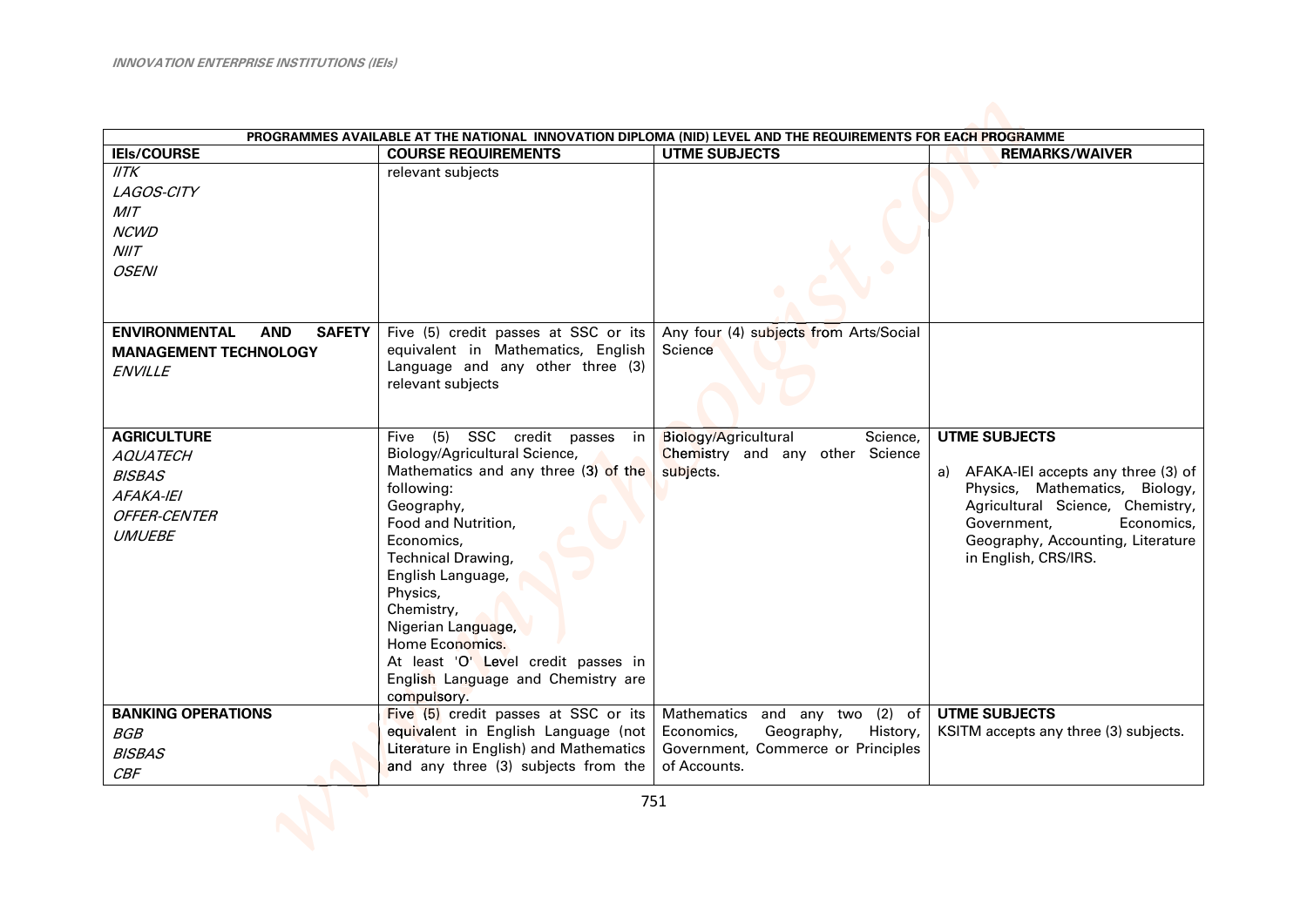|                    | PROGRAMMES AVAILABLE AT THE NATIONAL INNOVATION DIPLOMA (NID) LEVEL AND THE REQUIREMENTS FOR EACH PROGRAMME |                                                                       |                       |
|--------------------|-------------------------------------------------------------------------------------------------------------|-----------------------------------------------------------------------|-----------------------|
| <b>IEIs/COURSE</b> | <b>COURSE REQUIREMENTS</b>                                                                                  | <b>UTME SUBJECTS</b>                                                  | <b>REMARKS/WAIVER</b> |
| CIMT-IDOGBO        | following:                                                                                                  |                                                                       |                       |
| CORNERSTONE-IMT    | Economics/Commerce,<br><b>Business</b>                                                                      |                                                                       |                       |
| <b>DACAS</b>       | Methods, Principles of Accounts,                                                                            |                                                                       |                       |
| <b>DISTINCT</b>    | Literature in English, Geography,<br>Office Practice, Government, Biology/                                  |                                                                       |                       |
| EKO-CMT            | Agricultural<br>Science,<br>Chemistry,                                                                      |                                                                       |                       |
| GLORY-LAND         | History/Government,<br>Physics,                                                                             |                                                                       |                       |
| <b>HIGHLAND</b>    | Typewriting, Shorthand.                                                                                     |                                                                       |                       |
| <b>IBF</b>         |                                                                                                             |                                                                       |                       |
| <b>IBOM-IMT</b>    |                                                                                                             |                                                                       |                       |
| <b>ICCN-IFIM</b>   |                                                                                                             |                                                                       |                       |
| <b>IFE-BUS</b>     |                                                                                                             |                                                                       |                       |
| M.S                |                                                                                                             |                                                                       |                       |
| <b>IMPERIAL</b>    |                                                                                                             |                                                                       |                       |
| <b>IPETU-ICT</b>   |                                                                                                             |                                                                       |                       |
| <b>IRISH-BS</b>    |                                                                                                             |                                                                       |                       |
| <b>IZISCO</b>      |                                                                                                             |                                                                       |                       |
| KBS                |                                                                                                             |                                                                       |                       |
| <b>KSITM</b>       |                                                                                                             |                                                                       |                       |
| <b>LINCOLN</b>     |                                                                                                             |                                                                       |                       |
| <b>MAURID</b>      |                                                                                                             |                                                                       |                       |
| <b>OASIS</b>       |                                                                                                             |                                                                       |                       |
| <b>SBH</b>         |                                                                                                             |                                                                       |                       |
| <b>OCMTECH</b>     |                                                                                                             |                                                                       |                       |
| <b>TKEDVI</b>      |                                                                                                             |                                                                       |                       |
| <b>TRIZAS</b>      |                                                                                                             |                                                                       |                       |
| <b>YESCH</b>       |                                                                                                             |                                                                       |                       |
|                    |                                                                                                             |                                                                       |                       |
|                    |                                                                                                             |                                                                       |                       |
|                    |                                                                                                             |                                                                       |                       |
|                    |                                                                                                             |                                                                       |                       |
| <b>ACCOUNTANCY</b> |                                                                                                             | Five (5) credit passes at SSC or its   Mathematics and any two (2) of |                       |
|                    |                                                                                                             | 752                                                                   |                       |
|                    |                                                                                                             |                                                                       |                       |
|                    |                                                                                                             |                                                                       |                       |
|                    |                                                                                                             |                                                                       |                       |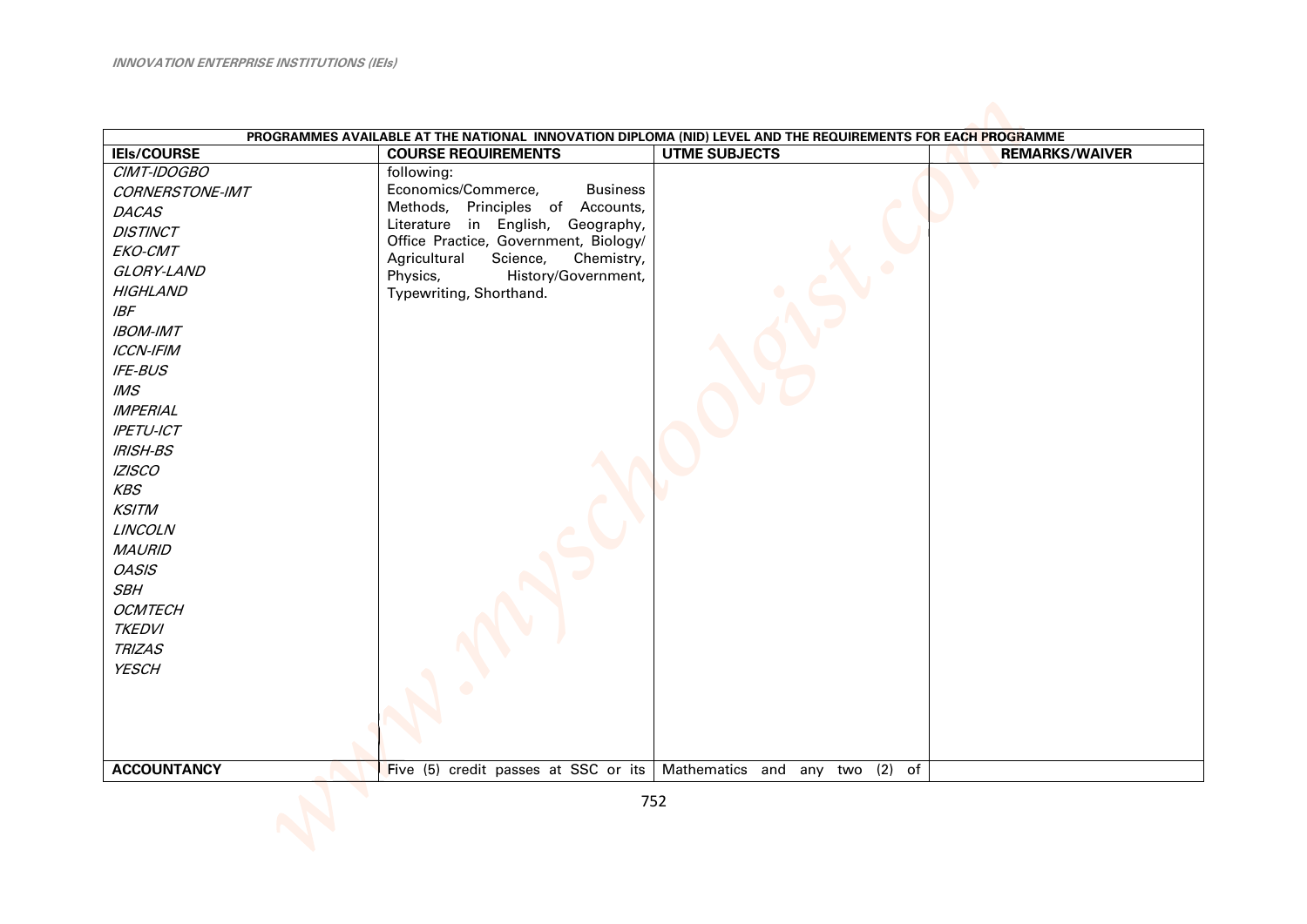| PROGRAMMES AVAILABLE AT THE NATIONAL INNOVATION DIPLOMA (NID) LEVEL AND THE REQUIREMENTS FOR EACH PROGRAMME |                                                                                                                                                                              |                                                                                            |                       |  |
|-------------------------------------------------------------------------------------------------------------|------------------------------------------------------------------------------------------------------------------------------------------------------------------------------|--------------------------------------------------------------------------------------------|-----------------------|--|
| <b>IEIs/COURSE</b>                                                                                          | <b>COURSE REQUIREMENTS</b>                                                                                                                                                   | <b>UTME SUBJECTS</b>                                                                       | <b>REMARKS/WAIVER</b> |  |
| <b>MAURID</b><br><b>PUBLIC ADMINISTRATION</b>                                                               | equivalent in English Language (not<br>Literature in English) and Mathematics<br>and any three (3) subjects from the<br>following:<br>Economics/Commerce,<br><b>Business</b> | Geography,<br>Economics,<br>History,<br>Government, Commerce or Principles<br>of Accounts. |                       |  |
| <b>MAURID</b><br><b>BUSINESS MANAGEMENT</b>                                                                 | Methods, Principles of Accounts,<br>Literature in English, Geography,<br>Office Practice, Government, Biology/<br>Science,<br>Chemistry,<br>Agricultural                     |                                                                                            |                       |  |
| <b>MAURID</b>                                                                                               | Physics,<br>History/Government,<br>Typewriting, Shorthand                                                                                                                    |                                                                                            |                       |  |
| <b>BUSINESS INFORMATICS</b>                                                                                 |                                                                                                                                                                              |                                                                                            |                       |  |
| <b>CONARINA</b>                                                                                             |                                                                                                                                                                              |                                                                                            |                       |  |
| <b>DISTINCT</b>                                                                                             |                                                                                                                                                                              |                                                                                            |                       |  |
| <b>SOTERIA</b>                                                                                              |                                                                                                                                                                              |                                                                                            |                       |  |
| <b>SECRETARIAL STUDIES</b>                                                                                  | Five (5) credit passes at SSC or its                                                                                                                                         | Any three (3) of:                                                                          |                       |  |
| <b>ACOMAT</b>                                                                                               | equivalent in Mathematics, English                                                                                                                                           | 1. Mathematics                                                                             |                       |  |
|                                                                                                             | Language and any other three (3)                                                                                                                                             | 2. Economics                                                                               |                       |  |
|                                                                                                             | relevant subjects.                                                                                                                                                           | 3. Commerce                                                                                |                       |  |
| OFFICE SECRETARIAL ASSISTANT                                                                                |                                                                                                                                                                              | 4. History/Govt.<br>5. Geography                                                           |                       |  |
| <b>YESCH</b>                                                                                                |                                                                                                                                                                              | 6. CRS/IS                                                                                  |                       |  |
|                                                                                                             |                                                                                                                                                                              | 7. Principles of                                                                           |                       |  |
|                                                                                                             |                                                                                                                                                                              | Accounts.                                                                                  |                       |  |
|                                                                                                             |                                                                                                                                                                              |                                                                                            |                       |  |
|                                                                                                             |                                                                                                                                                                              | 753                                                                                        |                       |  |
|                                                                                                             |                                                                                                                                                                              |                                                                                            |                       |  |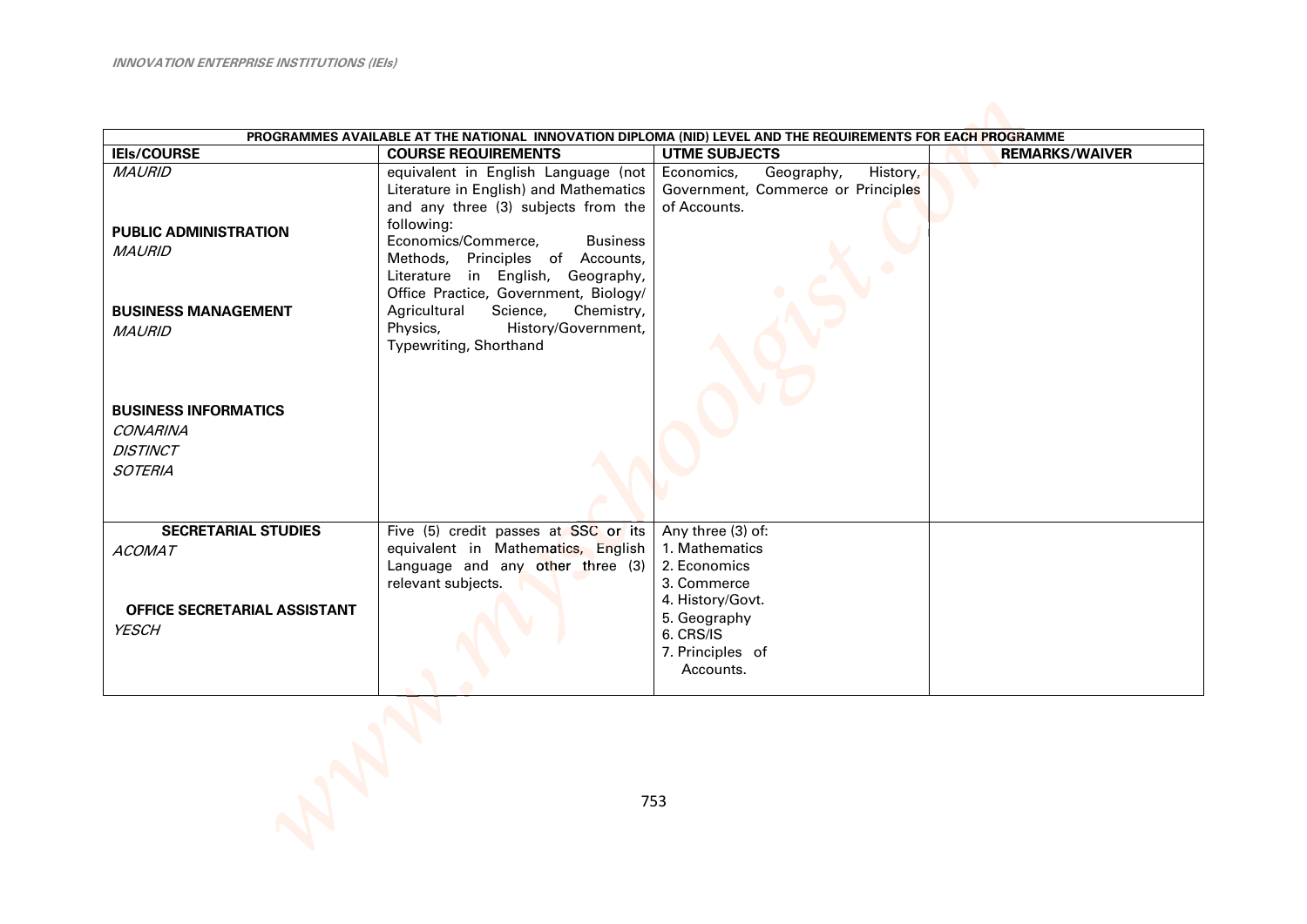|                                                    |                                      | PROGRAMMES AVAILABLE AT THE NATIONAL INNOVATION DIPLOMA (NID) LEVEL AND THE REQUIREMENTS FOR EACH PROGRAMME |                       |
|----------------------------------------------------|--------------------------------------|-------------------------------------------------------------------------------------------------------------|-----------------------|
| <b>IEIs/COURSE</b>                                 | <b>COURSE REQUIREMENTS</b>           | <b>UTME SUBJECTS</b>                                                                                        | <b>REMARKS/WAIVER</b> |
| <b>SHIPPING MANAGEMENT</b>                         | Five (5) credit passes at SSC or its | Any four (4) subjects from Arts/Social                                                                      |                       |
| <b>CISN</b>                                        | equivalent in Mathematics, English   | Science.                                                                                                    |                       |
| <b>CONARINA</b>                                    | Language and any other three (3)     |                                                                                                             |                       |
| <b>EMDEE</b>                                       | relevant subjects.                   |                                                                                                             |                       |
| <b>GLOBAL</b>                                      |                                      |                                                                                                             |                       |
| GLORY-LAND                                         |                                      |                                                                                                             |                       |
| IFE-BUS                                            |                                      |                                                                                                             |                       |
| M.S                                                |                                      |                                                                                                             |                       |
| ITMT                                               |                                      |                                                                                                             |                       |
| <b>IZISCO</b>                                      |                                      |                                                                                                             |                       |
| LAMB                                               |                                      |                                                                                                             |                       |
| <b>MERCHANT</b>                                    |                                      |                                                                                                             |                       |
| NITT                                               |                                      |                                                                                                             |                       |
| <b>STARS</b>                                       |                                      |                                                                                                             |                       |
|                                                    |                                      |                                                                                                             |                       |
| <b>TECHNOLOGY</b><br><b>SECURITY</b><br><b>AND</b> | Five (5) credit passes at SSC or its | Any four (4) subjects from Arts/Social                                                                      |                       |
| <b>MANAGEMENT</b>                                  | equivalent in Mathematics, English   | Science.                                                                                                    |                       |
| <b>CISN</b>                                        | Language and any other three (3)     |                                                                                                             |                       |
| CIMT-IDOGBO                                        | relevant subjects.                   |                                                                                                             |                       |
| <b>CONARINA</b>                                    |                                      |                                                                                                             |                       |
| <b>DISTINCT</b>                                    |                                      |                                                                                                             |                       |
| <b>GLOBAL</b>                                      |                                      |                                                                                                             |                       |
| <b>ICCN</b>                                        |                                      |                                                                                                             |                       |
| CS S                                               |                                      |                                                                                                             |                       |
| M.S                                                |                                      |                                                                                                             |                       |
| <b>LAMB</b>                                        |                                      |                                                                                                             |                       |
| <b>MERCHANT</b>                                    |                                      |                                                                                                             |                       |
| <b>NAOWA</b>                                       |                                      |                                                                                                             |                       |
| <b>RCA</b>                                         |                                      |                                                                                                             |                       |
| <b>MPISTM</b>                                      |                                      |                                                                                                             |                       |
|                                                    |                                      |                                                                                                             |                       |
|                                                    |                                      | 754                                                                                                         |                       |
|                                                    |                                      |                                                                                                             |                       |
|                                                    |                                      |                                                                                                             |                       |
|                                                    |                                      |                                                                                                             |                       |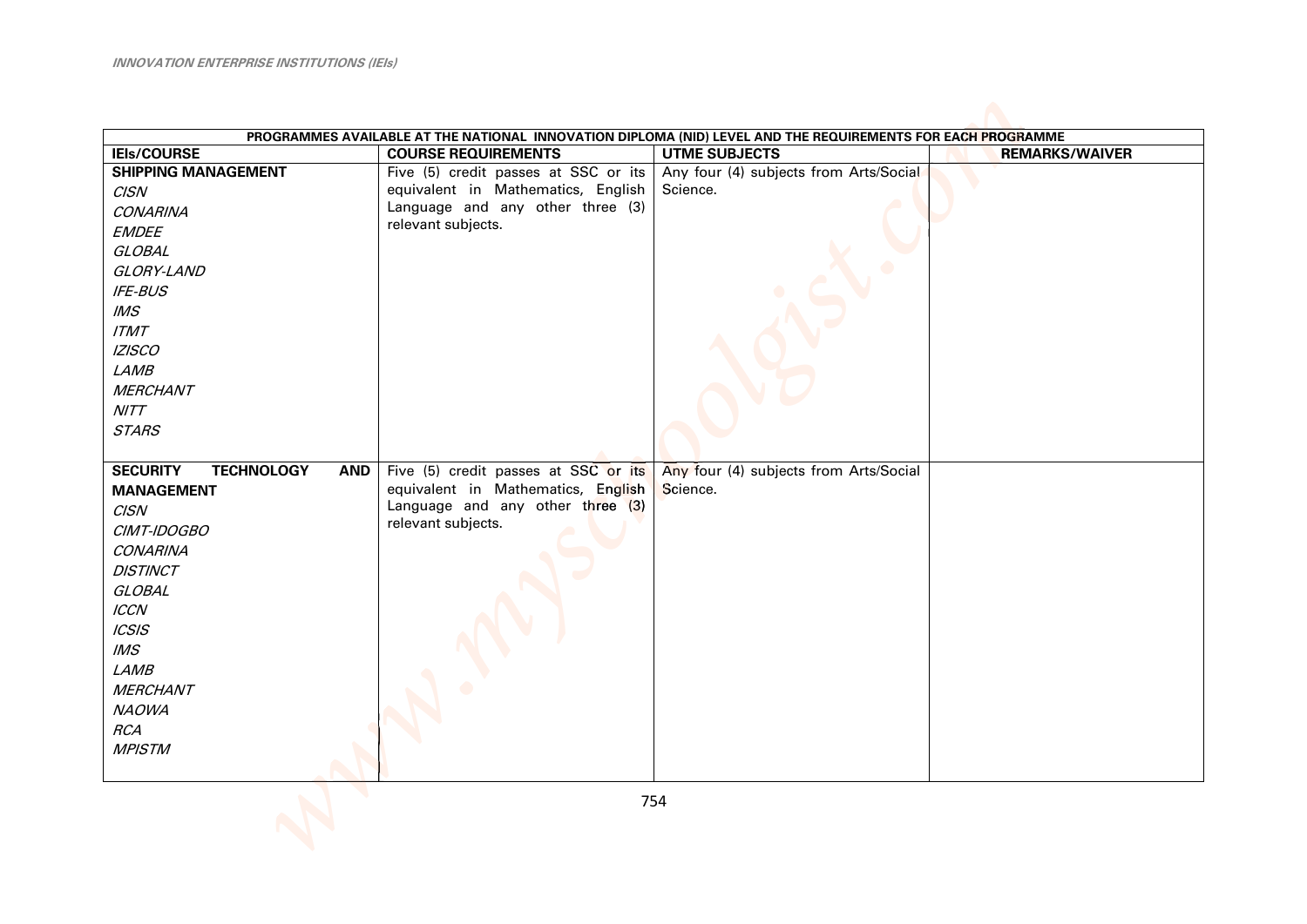| PROGRAMMES AVAILABLE AT THE NATIONAL INNOVATION DIPLOMA (NID) LEVEL AND THE REQUIREMENTS FOR EACH PROGRAMME |                                                                            |                                                                          |                                                                          |  |
|-------------------------------------------------------------------------------------------------------------|----------------------------------------------------------------------------|--------------------------------------------------------------------------|--------------------------------------------------------------------------|--|
| <b>IEIs/COURSE</b>                                                                                          | <b>COURSE REQUIREMENTS</b>                                                 | <b>UTME SUBJECTS</b>                                                     | <b>REMARKS/WAIVER</b>                                                    |  |
| <b>FASHION DESIGN</b>                                                                                       | Five (5) credit passes at SSC or its                                       | Any four (4) subjects from Arts/Social                                   |                                                                          |  |
| <b>KIEI</b>                                                                                                 | equivalent in Mathematics, English<br>Language and any other three (3)     | Science.                                                                 |                                                                          |  |
| MIT                                                                                                         | relevant subjects.                                                         |                                                                          |                                                                          |  |
|                                                                                                             |                                                                            |                                                                          |                                                                          |  |
|                                                                                                             |                                                                            |                                                                          |                                                                          |  |
| <b>GEMOLOGY AND GOLDSMITHING</b>                                                                            | Five (5) credit passes at SSC or its                                       | Mathematics and any other two (2)<br>Science or Social Science subjects. |                                                                          |  |
| LAUREL                                                                                                      | equivalent at not more than two (2)                                        |                                                                          |                                                                          |  |
|                                                                                                             | sittings to include English Language,                                      |                                                                          |                                                                          |  |
|                                                                                                             | Mathematics, Chemistry and Physics                                         |                                                                          |                                                                          |  |
|                                                                                                             | other<br>subject<br>from<br>and<br>one                                     |                                                                          |                                                                          |  |
|                                                                                                             | Technical<br>Geography,<br>Drawing,                                        |                                                                          |                                                                          |  |
|                                                                                                             | Further Mathematics, Statistics, Basic                                     |                                                                          |                                                                          |  |
|                                                                                                             | Electronics, Applied Electricity or Basic                                  |                                                                          |                                                                          |  |
|                                                                                                             | Electricity, Metal Work, Economics,                                        |                                                                          |                                                                          |  |
|                                                                                                             | Welding & Fabrication, Auto-Mechanic                                       |                                                                          |                                                                          |  |
|                                                                                                             | and Vehicle Body Building.                                                 |                                                                          |                                                                          |  |
|                                                                                                             |                                                                            |                                                                          |                                                                          |  |
| <b>WELDING AND FABRICATION</b>                                                                              | Five (5) credit passes at SSC or its<br>equivalent in Mathematics, English | Mathematics, Physics, Chemistry.                                         | <b>UTME</b>                                                              |  |
| <b>AFEMEMS</b>                                                                                              | Language and any other three (3)                                           |                                                                          | i) MOCTECH requires<br>a) four (4) 'O' Level credit passes in SSC or its |  |
| <b>CAFITECH</b>                                                                                             | relevant subjects.                                                         |                                                                          | equivalent in physics, Chemistry,                                        |  |
| <b>CONARINA</b><br><b>GIPI</b>                                                                              |                                                                            |                                                                          | Mathematics and any other science or                                     |  |
| <b>GLOBAL</b>                                                                                               |                                                                            |                                                                          | technical subject. Candidates are                                        |  |
| IMS                                                                                                         |                                                                            |                                                                          | expected to have at least 'O' Level pass                                 |  |
| <b>ITFMSTC</b>                                                                                              |                                                                            |                                                                          | in English Language.<br>b) National Vocational Certificate in            |  |
| <b>IVTEC</b>                                                                                                |                                                                            |                                                                          | Computer Studies from an approved                                        |  |
| <b>IZISCO</b>                                                                                               |                                                                            |                                                                          | Vocational Enterprise Institution.                                       |  |
| MITI                                                                                                        |                                                                            |                                                                          |                                                                          |  |
|                                                                                                             |                                                                            | 755                                                                      |                                                                          |  |
|                                                                                                             |                                                                            |                                                                          |                                                                          |  |
|                                                                                                             |                                                                            |                                                                          |                                                                          |  |